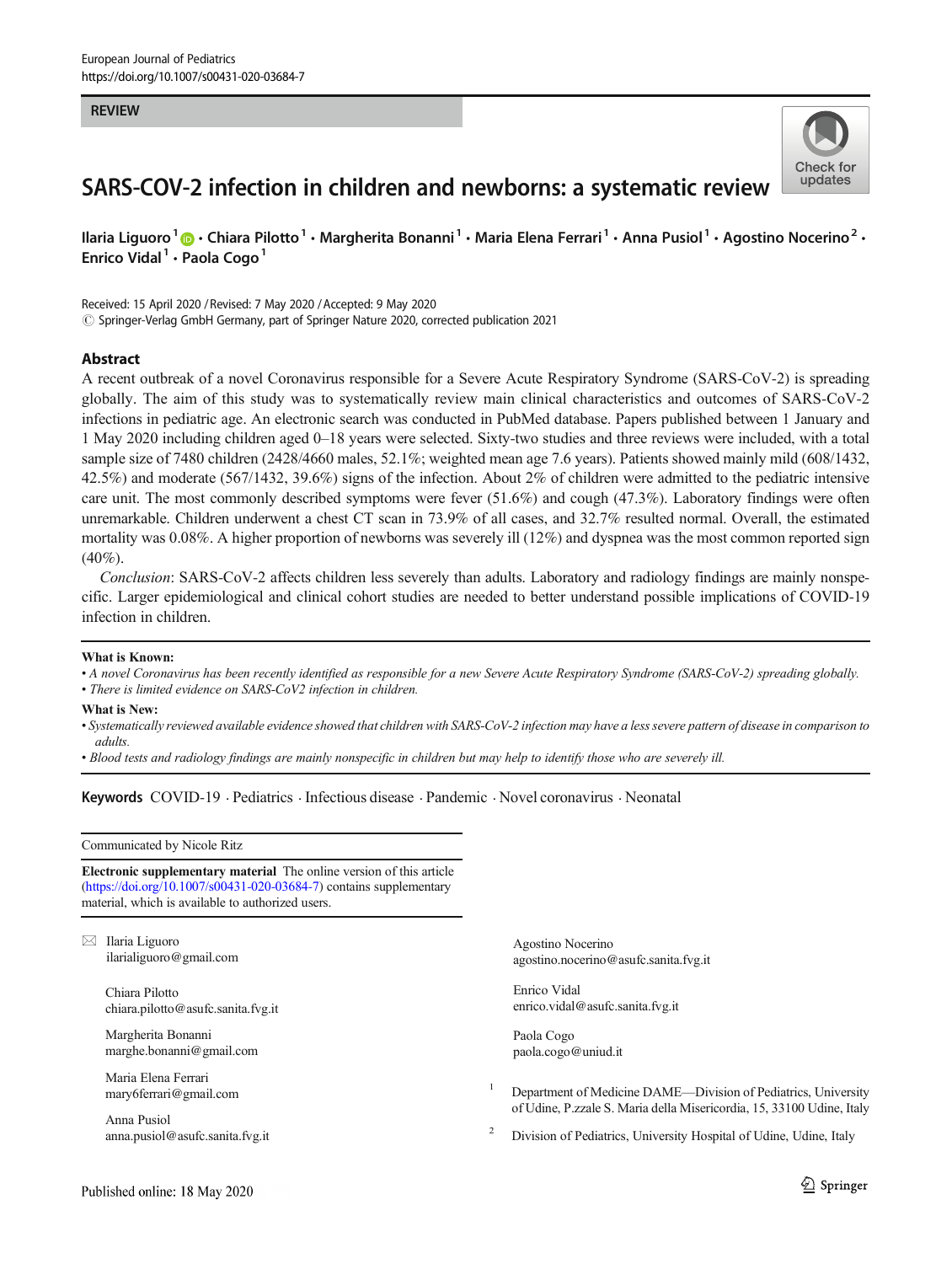## Introduction

In early January 2020, a novel type of Coronavirus (CoV) was identified in the bronchoalveolar lavage sample of a subject affected by pneumonia of unknown origin [[1\]](#page-13-0). The virus was provisionally named novel coronavirus (2019 nCoV) [[2](#page-13-0)] to differentiate it from the Severe Acute Respiratory Syndrome Coronavirus (SARS-CoV) [\[3\]](#page-13-0) and the Middle East Respiratory Syndrome Coronavirus (MERS-CoV) [[4\]](#page-13-0), responsible for two previous outbreaks, in 2002 and 2012, respectively [[5](#page-13-0)]. Successively, the International Committee on Taxonomy of Viruses defined it as SARS-CoV-2 [\[6](#page-13-0)] and the associated disease has been called 2019 Coronavirus Disease (COVID-19). SARS-CoV-2 rapidly spread worldwide, forcing the World Health Organization (WHO) to declare the outbreak as a pandemic on 11 March [\[7,](#page-13-0) [8\]](#page-13-0).

As of 1 May, 3,519,901 cases have been reported in 187 countries in all continents except for Antarctica, with 247,630 deaths [[9](#page-13-0)]. Children seem to be less affected than adults, but data regarding epidemiologic characteristics and clinical features of COVID-19 in pediatric age are very poor and essentially based on limited case series [\[10](#page-13-0), [11\]](#page-13-0). In a report of 72,314 cases from Chinese Center for Disease Control and Prevention (CDC), about 2% of all patients were aged < 19 years, but no specific clinical information was available [[12\]](#page-13-0).

Italy was among the first countries in the world to be hit by the COVID-19 outbreak, with 1.2% of all patients represented by children [[9](#page-13-0), [13](#page-13-0), [14\]](#page-13-0). The estimated overall case-fatality rate in Italy resulted higher than in China (7.2% vs. 2.3%) [[15](#page-13-0)], but no death in the pediatric age has been reported, confirming that the mortality remains low and no specific risk factor could be identified [[16\]](#page-13-0).

Neonatal SARS-CoV-2 infections are also extremely rare and, to date, there is no evidence of intrauterine infection caused by vertical transmission [\[17,](#page-13-0) [18\]](#page-14-0). As described in a case report and a case series, amniotic fluid, cord blood, neonatal throat swab, and colostrum samples collected from infected mothers were negative for COVID-19 [[19,](#page-14-0) [20](#page-14-0)]. However, the question remains controversial, as IgM antibodies have been detected in newborns from mothers with COVID-19 [\[21\]](#page-14-0), even though the probability of a false positivity should be taken in account. There is also growing evidence of cases of neonatal pneumonia which may be explained by SARS-CoV-2 infection [[22](#page-14-0), [23\]](#page-14-0). Currently in China, all newborns are separated from their infected mothers for at least 14 days [[24\]](#page-14-0), while the US CDC advise to consider a temporary separation between the infected mother and her infant on a case-by-case basis, using shared decision-making between the patient and the clinical team [[25\]](#page-14-0).

Despite the global interest and concern about COVID-19, clinical pattern is still unclear for the pediatric health community. The aim of our review is to provide a concise and systematic overview of the available evidence on clinical, laboratory, and radiological findings in children with SARS-CoV-2 infection.

## Materials and methods

This study is in compliance with the Preferred Reporting Items for Systematic Reviews and Meta-analyses (PRISMA) guidelines (Supplementary material S1) [\[26\]](#page-14-0).

An electronic search was conducted on studies published from 1 January 2020 to 1 May 2020 in PubMed database. We used the search terms "2019 novel coronavirus OR COVID-19 OR SARS-CoV-2 AND child\* OR pediatric\* OR newborn OR *infant*" with no language restriction to include as much data as possible. However, since full texts available only in Chinese language could not be evaluated, we had to rely on English-language abstracts. For the purpose of this review, studies on children aged 0 to 18 years were included. Case reports, case series, and retrospective or observational studies were all considered eligible.

Articles were first screened by title and abstract: duplicates and those with no available English summary were excluded. Eligible full texts were then assessed for pediatric clinical, laboratory, and radiological data. Papers reporting information on both children and adults were included only if pediatric data could be retrieved. To identify missing studies, we also checked the reference list for each selected paper. Included studies were also assessed for methodological quality according to the Joanna Briggs Institute (JBI) Critical Appraisal Tools (Supplementary material S2) [[27\]](#page-14-0).

Three reviewers extracted data independently. A standardized table with the following information was used for data extraction: first author, date and journal of publication, study design (cohort study, case series, case report), sample size, age, mortality and morbidity rate, clinical features, laboratory and radiological results, and treatment information. All included studies were differentiated in tables for newborns and for children aged > 1 month.

During the data analysis process, clinical patterns were grouped according to the pediatric scoring for patients with COVID-19 (recommendations issued by the pediatric branch of the Chinese Medical Association [[28](#page-14-0)]). In particular, cases described as "upper respiratory tract infection" (i.e., pharyngeal congestion, sore throat, and fever) with no abnormal radiographic and septic presentation were included in the "mild" symptomatic category. Children with radiological findings of "pneumonia" and no complications were categorized as "moderate." Patients with mild or moderate clinical patterns, plus any manifestations suggesting disease progression (i.e., tachypnea, hypoxia, neurological deterioration, dehydration, myocardial injury, coagulation dysfunction, rhabdomyolysis),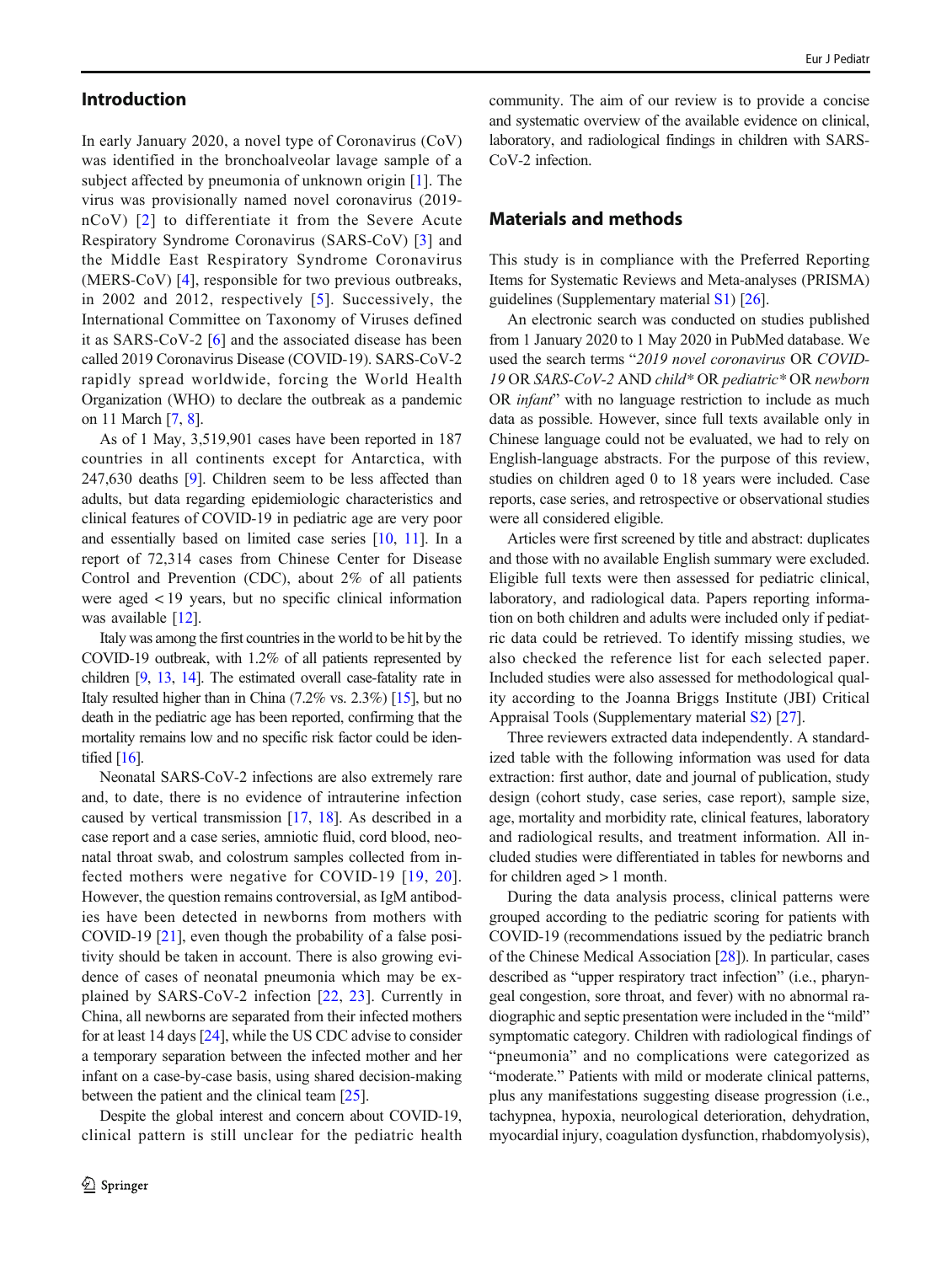were considered "severe." Critically ill children were those with a rapid disease progression in particular those who developed respiratory failure with need for mechanical ventilation (i.e., acute respiratory distress syndrome, persistent hypoxia), septic shock, or multiple organ failure (MOF) [[28\]](#page-14-0).

Laboratory data were presented as abnormally high or low according to the reference value reported by the paper, but normal ranges of main laboratory parameters were not always clearly defined. Similarly, radiological findings were categorized according to the available description.

A quantitative synthesis of the included studies was performed. For continuous variables, weighted mean (range) was calculated as appropriate, while categorical variables were expressed as percentages or frequencies in relation to the total or subtotal sample size, according to the number of missing data.

## Results

We initially identified 243 papers on SARS-CoV-2 infection in children published from 1 January 2020 to 1 May 2020. After screening the title and abstract, 119 full articles were evaluated for eligibility. At the end of the selection process (Fig. 1), 62 [[10](#page-13-0), [11,](#page-13-0) [14,](#page-13-0) [16,](#page-13-0) [22](#page-14-0), [23](#page-14-0), [29](#page-14-0)–[84](#page-16-0)] studies and three previously published reviews [\[85](#page-16-0)–[87\]](#page-16-0) with a total sample size of 7480 children (2428/4660 males, 52.1%) were included in the systematic review (Table [1](#page-3-0)). The weighted mean age of patients was 7.6 years, ranging from 0 to 18 years. Children included were mainly Italian (3293/7479; 44.1%), from the USA (2572/7479; 34.4%), and Chinese (1358/7479; 18.2%).

Fig. 1 PRISMA flow diagram of the included studies on children with SARS-CoV-2 infection



## Clinical features

Clinical findings were available in 1780 children aged 1 month to 18 years (49 studies) [\[10,](#page-13-0) [11](#page-13-0), [16,](#page-13-0) [30](#page-14-0)–[62,](#page-15-0) [64](#page-15-0), [67,](#page-15-0) [69,](#page-15-0) [71](#page-15-0), [72,](#page-15-0) [76](#page-15-0)–[81](#page-16-0), [84\]](#page-16-0) (Table [2\)](#page-5-0). Severe and critically ill children accounted for 2% (30/1475) and 0.6% (10/1475) of the total sample size, respectively (see also Table [5](#page-11-0)). The most commonly described symptoms in pediatric age were fever (51.6%),

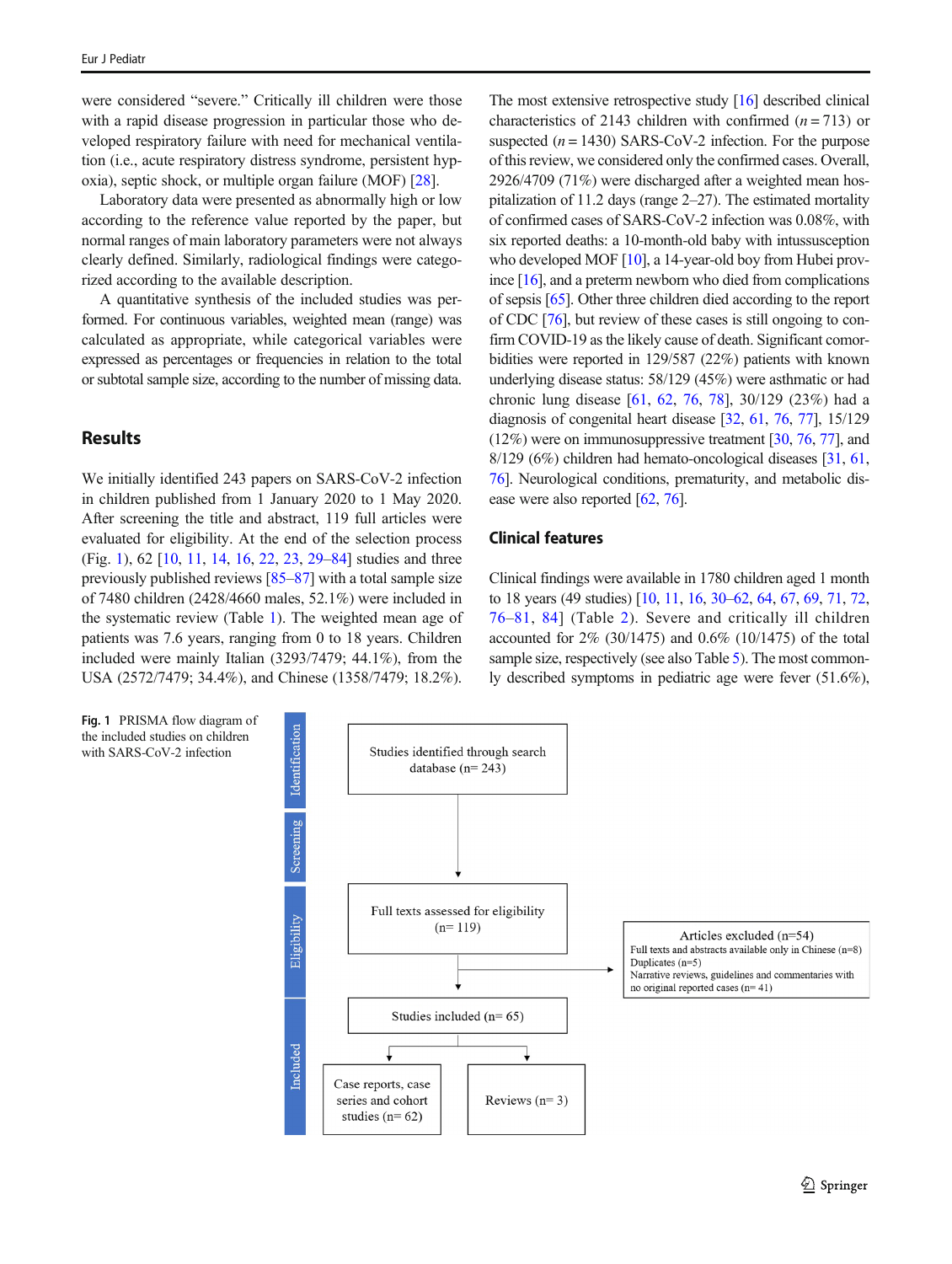es in children with documented  $SARS-CoV-2$  infection Table 1 Characteristics of the included studies and main outcome measures in children with documented SARS-CoV-2 infection ł **Table 1** Characteristics of the included studies and main outco-

<span id="page-3-0"></span>

| l alue I                                                                                    | C TRIBUTE SALES OF THE HIGHES SURFER SHARING THE UNITS |                |                |          |                                          |                                           |                       | The Hilesas in children with documented SAKS-COV-2 intection   |              |                                          |                     |                                                                                     |
|---------------------------------------------------------------------------------------------|--------------------------------------------------------|----------------|----------------|----------|------------------------------------------|-------------------------------------------|-----------------------|----------------------------------------------------------------|--------------|------------------------------------------|---------------------|-------------------------------------------------------------------------------------|
| Author                                                                                      | Cohort                                                 | series<br>Case | report<br>Case | Country  | Language                                 | $\geq$                                    | Males                 | $\mathsf{Age}$                                                 | Mortality    | Still admitted at time<br>of publication | Discharged          | hospitalization<br>Days of                                                          |
| Lu [10]                                                                                     |                                                        |                |                | China    | English<br>Chinese                       | $\overline{171}$                          | $\Xi \pm \Omega$      | Median 6.7 years (0-15 years)                                  | $\mathbf{u}$ | $\frac{49}{5}$                           |                     | <b>NE</b>                                                                           |
| $Wang$ [33]                                                                                 |                                                        |                |                | China    |                                          |                                           |                       | Median 8 years                                                 | $\circ$      | $\circ$                                  | 738                 |                                                                                     |
| Xia <sup>[34]</sup>                                                                         |                                                        |                |                | China    | English<br>English                       | $\frac{1}{2}$ $\frac{1}{2}$ $\frac{1}{2}$ |                       | Median 2.1 (0-14 years)                                        | $\circ$      |                                          |                     | $12.9^b$                                                                            |
| <b>KSID</b> [29]                                                                            |                                                        |                |                | S. Korea |                                          |                                           |                       | 0-9 years: 16%; 9-19 years: 84%                                |              | g                                        | 201                 | $\widetilde{\Xi}$                                                                   |
|                                                                                             |                                                        |                |                |          |                                          |                                           |                       | (45-day-old infant-19 years)                                   |              |                                          |                     |                                                                                     |
| Dong [16]                                                                                   |                                                        |                |                | China    | English<br>English                       | $713^c$                                   | 420                   | Median 7 years $(2-13$ years)                                  |              | $\widetilde{\Xi}$ o                      | $\widetilde{\Xi}$ + | 受<br>受                                                                              |
| Liu <sup>[39]</sup>                                                                         |                                                        |                |                | China    |                                          | $\overline{a}$                            |                       | $2$ months $-9$ years                                          |              |                                          |                     |                                                                                     |
| Wang [63]                                                                                   |                                                        |                |                | China    | English                                  |                                           |                       | Newborn (36 h)                                                 |              |                                          |                     | $\overline{16}$                                                                     |
| Cui [64]                                                                                    |                                                        |                |                | China    | English                                  |                                           |                       | 55 days                                                        |              |                                          |                     | $\equiv$                                                                            |
| Li [57]                                                                                     |                                                        |                |                | China    | English                                  | $\sim$ $\sim$                             |                       | 4 years                                                        |              |                                          |                     | $\frac{R}{2}$                                                                       |
| Ji [41]                                                                                     |                                                        |                |                | China    | English                                  |                                           |                       | $9-15$ years                                                   |              | $\circ$                                  |                     |                                                                                     |
| $Lin$ $[11]$                                                                                |                                                        |                |                | China    | English                                  | $\circ$                                   |                       | Median 3 years (1-7 years)                                     |              |                                          |                     | 7.5 <sup>d</sup>                                                                    |
| Zhou $[42]$                                                                                 |                                                        |                |                | China    | Chinese                                  | $\circ$                                   | $\widetilde{\Xi}$     | 0-3 years                                                      |              |                                          |                     | $\widetilde{\Xi}$                                                                   |
| Zhu [65]                                                                                    |                                                        |                |                | China    | English                                  |                                           |                       | Newborns (7-9 days)                                            |              |                                          |                     | $\widetilde{\Xi}$                                                                   |
| Li [40]                                                                                     |                                                        |                |                | China    |                                          | $5\%$                                     |                       | Median 3.4 years (10 months-6 years)                           |              |                                          |                     | $12 - 14$                                                                           |
| D'Antiga <sup>[30]</sup>                                                                    |                                                        |                |                | Italy    | English<br>English<br>English<br>English |                                           | Ĕ                     | $\widetilde{\Xi}$                                              |              | $\circ$                                  |                     | $\widetilde{\Xi}$                                                                   |
| Sum[31]                                                                                     |                                                        |                |                | China    |                                          | $8\!\!\!^\mathrm{o}$                      |                       | $2$ months $-15$ years                                         |              |                                          | $\sim$              | $\widetilde{\Xi}$                                                                   |
| Zheng <sup>[32]</sup>                                                                       |                                                        |                |                | China    |                                          | $25^h$                                    | $\overline{14}$       | Median 3 years (3 months-14 years)                             |              | 24                                       |                     |                                                                                     |
| Park [43]                                                                                   |                                                        |                |                | S. Korea | English                                  |                                           |                       | 10 years                                                       |              | $\circ$                                  |                     |                                                                                     |
| $\begin{array}{l} \text{Lu}\left[ 66\right] \\ \text{Lu}^{***}\left[ 44\right] \end{array}$ |                                                        |                |                | China    | English<br>English                       | $\sim$                                    | $\circ \ \breve{\Xi}$ | Newborns (1, 5, and 17 days)                                   |              | $\circ$                                  | $ -$                | EEEEEEEE                                                                            |
|                                                                                             |                                                        |                |                | China    |                                          |                                           |                       | 10 years                                                       |              | $\circ$                                  |                     |                                                                                     |
| $Chan***$ [45]                                                                              |                                                        |                |                | China    | English                                  |                                           |                       | $10$ years                                                     |              | $\circ$                                  |                     |                                                                                     |
| Cai** [46]                                                                                  |                                                        |                |                | China    | Chinese                                  |                                           |                       | 7 years                                                        |              |                                          |                     |                                                                                     |
| $Chen** [47]$                                                                               |                                                        |                |                | China    | Chinese                                  |                                           |                       | 13 months                                                      |              |                                          |                     |                                                                                     |
| Zhang** $[67]$                                                                              |                                                        |                | 7              | China    | Chinese                                  |                                           |                       | 3 months                                                       |              |                                          |                     |                                                                                     |
| Zeng** [68]                                                                                 |                                                        |                | マ              | China    | Chinese                                  |                                           |                       | Newborn (14 days)                                              |              |                                          |                     |                                                                                     |
| Cai** [38]                                                                                  |                                                        |                |                | China    | English<br>English<br>Chinese            | $\supseteq$                               |                       | Median 6.2 years (3 months-11 years)                           |              |                                          | $\frac{1}{1}$       | <b>登登空受受受受受</b>                                                                     |
| Kam** [48]                                                                                  |                                                        |                | 7              | China    |                                          |                                           |                       | 6 months                                                       |              |                                          |                     |                                                                                     |
| Feng** [35]                                                                                 |                                                        |                |                | China    |                                          | 15                                        |                       | 4-14 years                                                     |              |                                          | 15                  |                                                                                     |
| Wang** [36]                                                                                 |                                                        |                |                | China    | Chinese                                  | $\overline{31}$                           | Ĕ                     | 7 years (6 months-17 years)                                    |              |                                          | 3.000880            |                                                                                     |
| Zhang** $[49]$                                                                              |                                                        |                |                | China    | Chinese                                  |                                           | $\circ$               | 14 months                                                      |              |                                          |                     |                                                                                     |
| $Z$ hao** [50]                                                                              |                                                        |                | 7              | China    | Chinese                                  |                                           |                       | 13 years                                                       |              |                                          |                     |                                                                                     |
| Wei $[51]$                                                                                  |                                                        |                |                | China    | English                                  | $\circ$                                   | $\sim \tilde{E}$      | $1 - 11$ months                                                |              |                                          |                     |                                                                                     |
| Shen [52]                                                                                   |                                                        |                |                | China    | English                                  |                                           |                       | 1 months-17 years                                              |              |                                          |                     |                                                                                     |
| $L_{\text{OU}}$ [53]                                                                        |                                                        |                |                | China    | English                                  |                                           |                       | 6 months and 6-8 years                                         |              |                                          |                     |                                                                                     |
| $Qian$ [54]                                                                                 |                                                        |                | 7              | China    | English                                  |                                           |                       | 13 months                                                      |              |                                          |                     | $2E \n\equiv 1$                                                                     |
| Wang [70]                                                                                   |                                                        |                | 7              | China    | Chinese                                  |                                           | $\widetilde{\Xi}$     | Newborn (19 days)                                              |              |                                          |                     |                                                                                     |
| $Su$ [55]                                                                                   |                                                        |                |                | China    | English                                  |                                           |                       | Median 3.5 years (11 months-9 years)                           |              |                                          |                     | $E = 1$                                                                             |
| $Zeng$ [23]                                                                                 |                                                        |                |                | China    | English                                  |                                           |                       | Newborns (48 h)                                                |              |                                          |                     |                                                                                     |
| Le [69]                                                                                     |                                                        |                | 7              | Vietnam  | English                                  |                                           |                       | 3 months                                                       |              |                                          |                     | $\Xi \not\cong$                                                                     |
| Tang [56]                                                                                   |                                                        |                | 7              | China    | English                                  |                                           |                       | 10 years                                                       |              |                                          |                     |                                                                                     |
| Xu [37]                                                                                     |                                                        |                |                | China    | English                                  | $\supseteq$                               |                       | Median 6.6 years (2 months-15 years)<br><17 years <sup>m</sup> |              |                                          |                     |                                                                                     |
| $[14]$ **                                                                                   |                                                        |                |                | Italy    | English                                  | 3293                                      | 1683                  |                                                                |              | 134                                      | 2277                | $\stackrel{.5}{\cong}\stackrel{.5}{\cong}\stackrel{.5}{\cong}\stackrel{.5}{\cong}3$ |
| Pan [58]                                                                                    |                                                        |                | 7              | China    | English                                  |                                           |                       | 3 years                                                        |              |                                          |                     |                                                                                     |
| Chen $[62]$                                                                                 |                                                        |                |                | China    | English                                  |                                           |                       | $1.5 - 17$ years                                               |              |                                          |                     |                                                                                     |
| Xing [59]                                                                                   |                                                        |                |                | China    | English                                  |                                           |                       | Median 4.2 years                                               |              |                                          |                     |                                                                                     |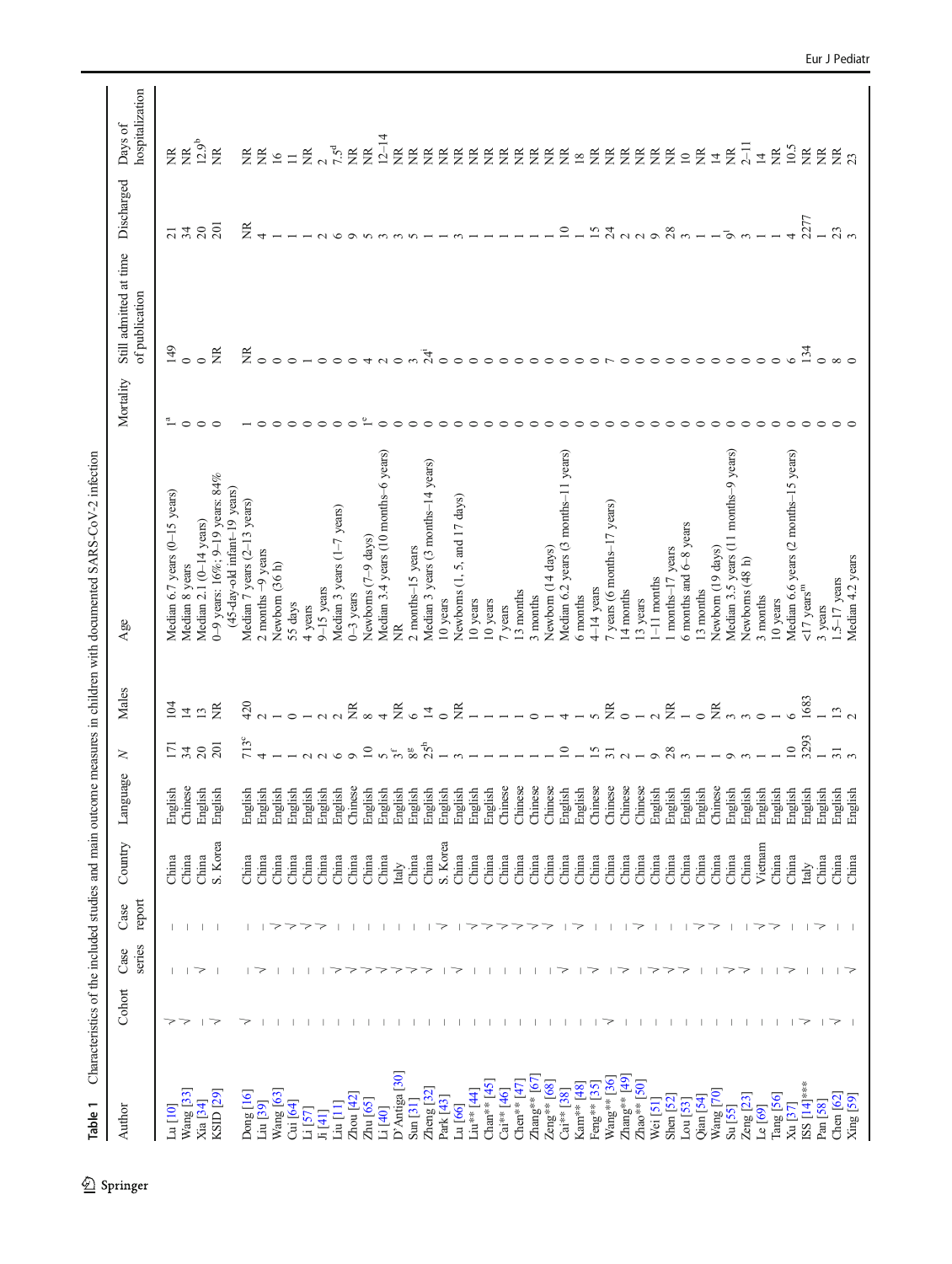| Author                                                                                        |                      | series | report |                                          | Cohort Case Case Country Language N                                                                                     |                          | Males     | Age                                       |                       | Mortality Still admitted at time Discharged Days of<br>of publication |             | hospitalization           |
|-----------------------------------------------------------------------------------------------|----------------------|--------|--------|------------------------------------------|-------------------------------------------------------------------------------------------------------------------------|--------------------------|-----------|-------------------------------------------|-----------------------|-----------------------------------------------------------------------|-------------|---------------------------|
| iu [60]                                                                                       |                      |        |        |                                          | -등<br>Engli                                                                                                             | 36                       |           | Mean 8.3 years (1-16 years)               |                       |                                                                       |             | $\overline{4}$            |
| $narg$ [61]                                                                                   |                      |        |        |                                          |                                                                                                                         |                          |           | Median 33 months $(10-94 \text{ months})$ |                       |                                                                       |             | Ĕ                         |
| $\frac{1}{22}$                                                                                |                      |        |        |                                          | 둥<br>Englis<br>Englis                                                                                                   |                          |           | Newborn (from birth)                      |                       |                                                                       |             | Ĕ,                        |
| hen $ 71$                                                                                     |                      |        |        |                                          |                                                                                                                         |                          |           | Median 8 yrs. $(1-12 \text{ years})$      |                       |                                                                       |             | 15.3                      |
| $\tan [72]$                                                                                   |                      |        |        |                                          |                                                                                                                         |                          |           | Mean 1.3 years (2 months-13 years)        |                       |                                                                       |             | $\subseteq$               |
| amli-Aghdam <sup>[73</sup> ]                                                                  |                      |        |        |                                          |                                                                                                                         |                          |           | Newborn (15 days)                         |                       |                                                                       |             |                           |
| anarutto [74]                                                                                 |                      |        |        |                                          |                                                                                                                         |                          |           | Newborn (32 days)                         |                       |                                                                       |             |                           |
| [75]                                                                                          |                      |        |        |                                          |                                                                                                                         |                          |           | Mean 5.09 $\pm$ 4.71 years                |                       |                                                                       |             | ¥                         |
|                                                                                               |                      |        |        |                                          | -등                                                                                                                      |                          | ž         | Median 11 years $(0-17$ years)            |                       | 147/745                                                               | 受           | Ĕ                         |
| arri [77]                                                                                     |                      |        |        |                                          | 둥<br>taglis<br>Englisha islam<br>Englisha islam<br>Englisha islam<br>Englisha islam<br>Englisha islam<br>Englisha islam | 2572<br>100 <sup>=</sup> | $\sum$    | Median 3.3 years $(0-17.5$ years)         |                       |                                                                       | $\tilde{3}$ | $\widetilde{\Xi}$         |
| agarro [78]                                                                                   |                      |        |        |                                          |                                                                                                                         | $\pm$                    |           | Median 1 year $(0.35-8.5$ years)          |                       |                                                                       | ž           | Ĕ                         |
|                                                                                               |                      |        |        |                                          |                                                                                                                         |                          |           | Median 6.5 years (20 months-11 years)     |                       |                                                                       |             | Ĕ                         |
| an [80]                                                                                       |                      |        |        |                                          |                                                                                                                         |                          |           | Median 7.5 years (13 months-12 years)     |                       |                                                                       | $\subseteq$ | $17.2$<br>NIR             |
|                                                                                               |                      |        |        |                                          | 곧 꼴 꼴 꼴                                                                                                                 |                          |           | Median 6.2 years $(0-16$ years)           |                       | Ĕ                                                                     | Ĕ           |                           |
| hu [84]                                                                                       |                      |        |        |                                          |                                                                                                                         |                          |           | Median 9 years (19 months-14 years)       |                       | $\subseteq$                                                           |             | $\widetilde{\Xi}$         |
| tuonsenso [82                                                                                 |                      |        |        |                                          |                                                                                                                         |                          |           | Newborn (14 days)                         |                       |                                                                       |             | E                         |
| Han [83]                                                                                      |                      |        |        | Italy<br>5. Korea                        | -등<br>⊡ngl                                                                                                              |                          |           | Newborn (27 days)                         |                       |                                                                       |             | $\frac{8}{2}$             |
| otal                                                                                          |                      |        |        |                                          |                                                                                                                         | 7480                     | 2428/4660 | WM <sup>n</sup> 7.6 years                 |                       | 605                                                                   | 2926        | WM <sup>o</sup> 11.2 days |
|                                                                                               |                      |        |        |                                          |                                                                                                                         |                          | 52.1%     | (range $0-18$ years)                      | $0.08\%$ <sup>P</sup> | $12.9%$ <sup>9</sup>                                                  | 71%9        | (range $2-27$             |
| $0.4 \, \text{D} \Omega \, \Omega_{\text{m}} \Omega \, \Omega \, \text{m} \Omega \, \text{m}$ | $\ddot{\phantom{a}}$ |        |        | nations are described by the continue of |                                                                                                                         | . مقام محمد من ATD       |           |                                           |                       |                                                                       |             |                           |

SARS-CoV-2 severe acute respiratory syndrome-Coronavirus-2, NR not reported SARS-CoV-2 severe acute respiratory syndrome–Coronavirus-2, NR not reported

<sup>8</sup> complications: 2/8 MOF, 3/8 still in PICU; <sup>h</sup>2 CHD; <sup>1</sup>24 still admitted but recovering; <sup>1</sup> S discharged children were admitted again because their stool resulted + for SARS-CoV-2;<sup>m</sup> (25 0-1 year; 9 2-6;<br>25 > 7), n <sup>a</sup> 10-month-old baby with intussusception and MOF; <sup>b</sup> median; °713 confirmed; <sup>d</sup> median; °died because of sepsis, MOF, and DIC (preterm); <sup>f</sup> 3/200 screened children on immunosuppressive treatment; 25 > 7), no child in PICU; <sup>n</sup> weighted mean (N = 1396); <sup>o</sup> weighted mean (N = 130); <sup>p</sup> calculated on the total of the confirmed case (N = 7480); <sup>o</sup> calculated on the total of children with reported status on <sup>3</sup>10-month-old baby with intussusception and MOF; <sup>b</sup> median; <sup>6</sup>713 confirmed; <sup>4</sup> median; <sup>6</sup> died because of sepsis, MOF, and DIC (preterm); <sup>f</sup> 3/200 screened children on immunosuppressive treatment; and Dick their st  $m(250-1 \text{ year}; 92-6;$ hospitalization  $(N = 4709)$ hospitalization  $(N = 4709)$ 

\*\*Studies included in the review by Henry et al. [67] \*\*Studies included in the review by Henry et al. [\[67](#page-15-0)]

\*\*\*\*Last update, 1 May 2020 \*\*\*Last update, 1 May 2020 Since these 100 children have been included in the ISS National Registry [14], we excluded them from the analysis reported in this table Since these 100 children have been included in the ISS National Registry [[14](#page-13-0)], we excluded them from the analysis reported in this table

"The percentage has been calculated on the total of patients with reported information on gender ■■ The percentage has been calculated on the total of patients with reported information on gender

Table 1 (continued)

Table 1 (continued)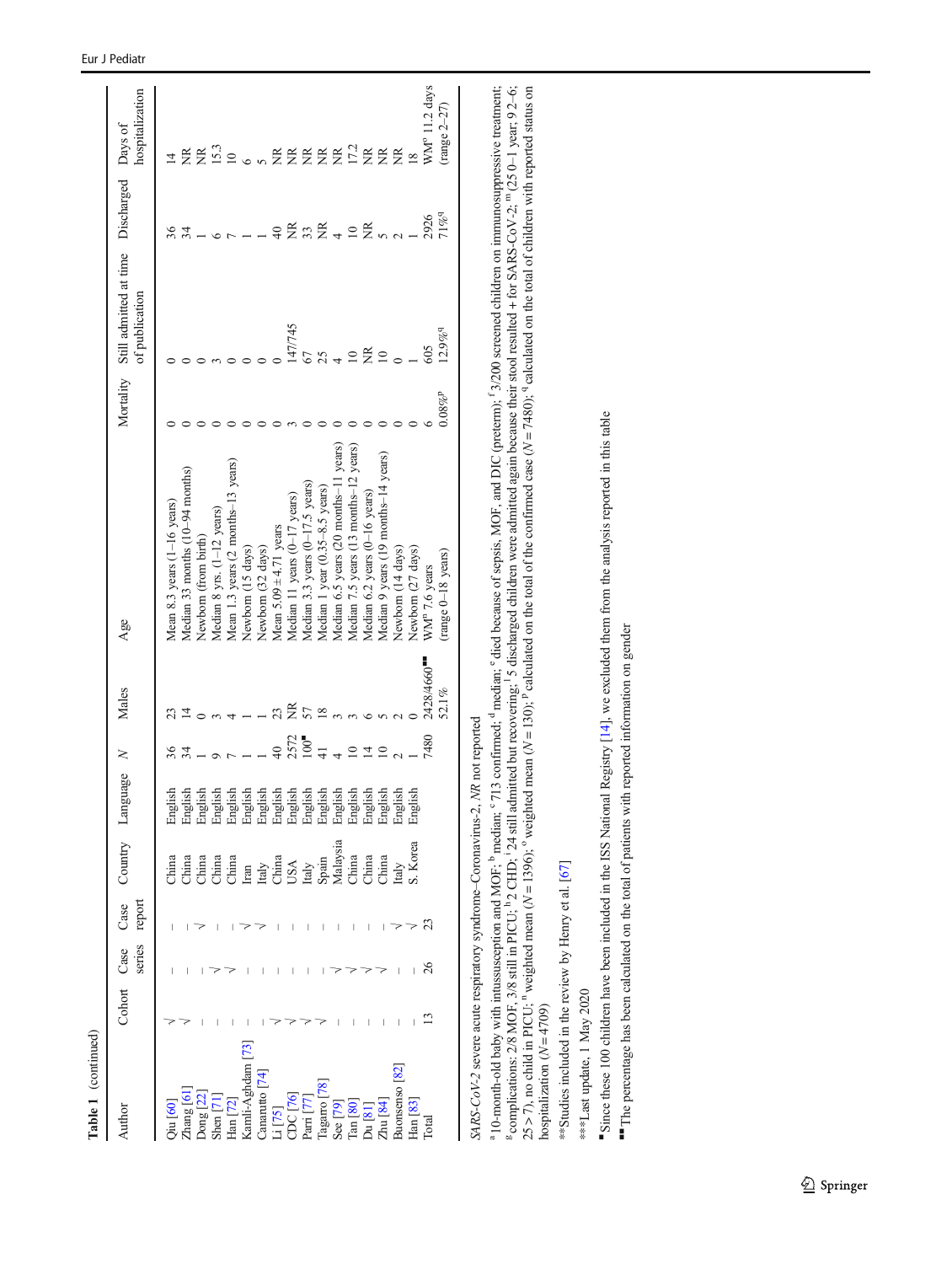Table 2 Clinical features in children with documented SARS-CoV-2 infection Table 2 Clinical features in children with documented SARS-CoV-2 infection

<span id="page-5-0"></span>

| Author                              | $\geq$              | Clinical features    |                         |                   |                                                                              |              | Common symptoms                                                                |                                         |                                                            |                        |                              |                    | Extrarespiratory Symptoms |                    | Contact                                      |                                                                              |
|-------------------------------------|---------------------|----------------------|-------------------------|-------------------|------------------------------------------------------------------------------|--------------|--------------------------------------------------------------------------------|-----------------------------------------|------------------------------------------------------------|------------------------|------------------------------|--------------------|---------------------------|--------------------|----------------------------------------------|------------------------------------------------------------------------------|
|                                     |                     | Asymptomatic         | Mild                    | Moderate          | Severe                                                                       | Critical     | Fever                                                                          | Cough                                   |                                                            | Sore throat Runny nose | Dyspneic                     | Diarrhea           | Vomiting Fatigue          |                    | Family                                       | Unknown                                                                      |
| $\mathop{\rm Lu}\nolimits[10]$      | $\overline{171}$    | 27 (16%)             | 33 (19%)                | 111 ( $65\%$ )    |                                                                              |              |                                                                                | 89 (52%)                                | 79 (46%)                                                   |                        | $\frac{4}{0}$ (2%)           | $15(9\%)$          | $11~(6\%)$                | $^{13\ (8\%)}_{0}$ |                                              | 15 (9%)                                                                      |
| Wang <sup>[33</sup>                 | 34                  | 3(9%)                | 9(26%)                  | 22 (65%)          |                                                                              |              | 71 (41%)<br>17 (50%)<br>12 (60%)                                               | 13 (38%)                                |                                                            |                        |                              |                    |                           |                    | $154 (90\%)^a$<br>$28 (82\%)$<br>$13 (65\%)$ | $\begin{array}{l} 6\ (18\%) \\ 7\ (35\%) \\ \rm NR \\ \rm MR \\ \end{array}$ |
| Xia [34]                            | $\overline{c}$      | 2(10%)               | $6(30\%)$               | 12 (60%)          |                                                                              |              |                                                                                | 13 (65%)                                | $1(5\%)$ NR                                                |                        | $2\,(10\%)$ NR               | 3(15%)             | $1(5\%)$                  | $1(5\%)$ NR        |                                              |                                                                              |
| $\text{Long}$ [16]                  | 731                 | 94 (4%)              | 1091 (51%)              | 831 (39%)         | (2(5%)                                                                       | $3\ (0.6\%)$ | $\widetilde{\mathbf{z}}$                                                       | ğ                                       |                                                            |                        |                              |                    |                           |                    | $\widetilde{\Xi}$                            |                                                                              |
| Liu [39]                            | 4                   | (25%)                | 3(75%)                  |                   |                                                                              |              | 3(75%)                                                                         | 3(75%)                                  |                                                            |                        |                              |                    |                           | 1(25%)             | $\widetilde{\Xi}$                            |                                                                              |
| $Li$ [57]                           |                     |                      | 2 (100%)                |                   |                                                                              |              |                                                                                | 2(100%)                                 |                                                            | $\frac{2(100\%)}{0}$   |                              |                    |                           |                    | 2(100%)                                      |                                                                              |
| Ji [41]                             |                     |                      | 2 (100%)                |                   |                                                                              |              | 1(50%)                                                                         |                                         | $1(50\%)$                                                  |                        |                              | $(50\%)$           |                           |                    | $2\ (100\%)$                                 |                                                                              |
| $Lin$ $[11]$                        |                     | 5 (56%)              | 2(33%)<br>4(44%         | (67%)             |                                                                              |              | 5(100%)<br>4(44%)                                                              | 6(100%)                                 |                                                            |                        |                              |                    | $(47\%)$                  |                    | 9(100%)<br>ğ                                 |                                                                              |
| Zhou $[42]$                         |                     |                      |                         |                   |                                                                              |              |                                                                                | 2(22%)                                  |                                                            | $1(11\%)$ $1(20\%)$    |                              |                    |                           |                    |                                              |                                                                              |
| D'Antiga <sup>[30]</sup><br>Li [40] |                     | 3 (100%)<br>$(80\%)$ | (20%)                   |                   |                                                                              |              | 1(20%)                                                                         |                                         | $1~(20\%)$ $0$                                             |                        |                              |                    |                           |                    | $4\ (80\%)$<br>$\widetilde{\Xi}$             | $1~(20\%)$<br>$\widetilde{\Xi}$                                              |
| Sum[31]                             |                     |                      |                         |                   | (62%)                                                                        | 3(38%)       | 6(75%)                                                                         | 5(75%)                                  |                                                            |                        |                              | (38%)              | $(50\%)$                  | $(12\%)^b$         | $5\ (62\%)$                                  | $2 (25%)^c$                                                                  |
| Zheng <sup>[32]</sup>               |                     |                      | 8 (32%)                 | 5(60%)            |                                                                              | $2\ (8\%)$   |                                                                                | 1(44%)                                  |                                                            | $2 \ (8\%)$            | $_{2~(8\%)}^{8~(100\%)}$     | (12%)              | $2\ (8\%)$                |                    | 21 (84%)                                     | 4(16%)                                                                       |
| Park [43]                           |                     |                      | $(100\%)$               |                   |                                                                              |              | $13(52%)$<br>1 (100%)                                                          |                                         |                                                            |                        |                              |                    |                           |                    | 1(100%)                                      |                                                                              |
| Liu** [44]                          |                     | $(100\%)$            | $\circ$                 |                   |                                                                              |              |                                                                                |                                         |                                                            |                        |                              |                    |                           |                    | $1\,(100\%)$                                 |                                                                              |
| $Chan**[45]$                        |                     | $(100\%)$            |                         |                   |                                                                              |              |                                                                                |                                         |                                                            |                        |                              |                    |                           |                    | 1(100%)                                      |                                                                              |
| Cai** [46]                          |                     |                      | 1 (100%)                |                   |                                                                              |              | ¥                                                                              |                                         |                                                            |                        | $\widetilde{\Xi}$            | 受                  | $\approx$                 |                    | $\widetilde{\Xi}$                            |                                                                              |
| Chen** $[47]$                       |                     |                      |                         |                   | $(100\%)$                                                                    |              | $(100\%)$                                                                      | $(100\%)$                               |                                                            |                        |                              |                    |                           |                    | ğ                                            |                                                                              |
| Cai** [38]                          | $\supseteq$         |                      | $6(60\%)$               | 4 (40%)           |                                                                              |              | $8~(80\%)$                                                                     | $6(60\%)$                               | $4\ (40\%)$                                                | 5 (50%)                |                              |                    |                           |                    | 6(60%)                                       | 4 (40%)                                                                      |
| Kam** [48]<br>Feng** [35]           |                     | (100%)               |                         |                   |                                                                              |              |                                                                                |                                         |                                                            |                        |                              |                    |                           |                    | 1 (100%)                                     |                                                                              |
|                                     |                     | 10(67%)              | $5(33\%)$               |                   |                                                                              |              | 5(33%)                                                                         |                                         |                                                            |                        |                              |                    |                           |                    | $\widetilde{\Xi}$                            | NR<br>$3(10\%)$                                                              |
| Wang** [36]                         |                     | 4 (13%)              | 13(42%)                 | 4 (45%)           |                                                                              |              | $0$ (64%)                                                                      | (45%)                                   |                                                            |                        |                              | $(10\%)$           |                           | $(10\%)$           | 28 (90%)                                     |                                                                              |
| Zhang** [49]<br>$Zhao**[50]$        |                     |                      | 2 (100%)<br>$1~(100\%)$ |                   |                                                                              |              | $2\ (100\%)$<br>ー<br>デ                                                         | $2(100%)$<br>NR                         |                                                            |                        | $\widetilde{\mathfrak{S}}$   | $\widetilde{\Xi}$  |                           |                    | 2(100%)<br>ğ                                 | $\widetilde{\Xi}$                                                            |
| Wei [51]                            |                     | $1\, (11\%)$         | $6(67%)$                |                   |                                                                              |              | 4(44%)                                                                         |                                         |                                                            |                        |                              |                    |                           |                    |                                              |                                                                              |
| Shen [52]                           |                     | $\widetilde{\Xi}$    | $\widetilde{\Xi}$       |                   | $\approx$                                                                    |              | 。<br>第                                                                         | $2~(22\%)$ NR                           |                                                            | $2~(22\%)$ NR          | $\widetilde{\mathcal{F}}$    | $\widetilde{\Xi}$  |                           | ğ                  | $9(100%)$<br>$28(100%)$                      |                                                                              |
| Lou [53]                            |                     |                      | 3 (100%)                |                   |                                                                              |              | $3~(100\%)$                                                                    | 1(33%)                                  |                                                            | 2(67%)                 |                              | 2(67%)             |                           | 2(67%)             | 3 (100%)                                     |                                                                              |
| $Qian$ [54]                         |                     | (100%)               |                         |                   |                                                                              |              |                                                                                |                                         |                                                            |                        |                              |                    |                           |                    | $1~(100\%)$                                  |                                                                              |
| $Su$ [55]                           |                     | 6(67%)               | 3(33%)                  |                   |                                                                              |              | 2 (22%)<br>7 (70%)                                                             | $1 \, (11\%)$ $5 \, (0\%)$              |                                                            |                        |                              |                    |                           |                    | $9(100\%)$<br>7 $(70\%)$                     |                                                                              |
| Xu [37]                             | $\supseteq$         | $(10\%)$             | $9(90\%)$               |                   |                                                                              |              |                                                                                |                                         | $(40\%)$                                                   | $2\ (20\%)$ $0$        |                              | $3\ (30\%)$        |                           |                    |                                              | $3(30\%)$                                                                    |
| Tang [56]                           |                     | (100%)               | $\circ$                 |                   |                                                                              |              |                                                                                |                                         |                                                            |                        |                              |                    |                           |                    | 1(100%)                                      |                                                                              |
| Pan [58]                            |                     | (100%)               | ⊂                       |                   |                                                                              |              |                                                                                |                                         |                                                            |                        |                              |                    |                           |                    | 1(100%)                                      |                                                                              |
| Chen [62]                           |                     | 12(39%)              | 19(61%)<br>3(100%)      |                   |                                                                              |              | $\begin{array}{c} 14\ (45\%) \\ 3\ (100\%) \\ 13\ (36\%) \end{array}$          | 13 $(42%)$                              | $2\ (6\%)$                                                 | $3\ (10\%)$            |                              |                    |                           | 2(6%)              | 29 (94%)<br>ğ                                | $2\ (6\%)$                                                                   |
| Xing [59]                           |                     |                      |                         |                   |                                                                              |              |                                                                                |                                         |                                                            |                        |                              |                    |                           |                    |                                              | NR<br>2 (5%)                                                                 |
| Zhang [61]<br>Qiu [60]              | 36<br>$\mathcal{L}$ | $10 (28\%)$          | 34 (100%)<br>7 (19%)    | 9(53%)            |                                                                              |              | 26 (76%)                                                                       | 20(83%)<br>7 (19%)                      | $2\ (5\%)$                                                 | $1(3%)$<br>7(21%)      | $\frac{1}{3}\frac{3\%}{9\%}$ | $2(5%)$<br>4(12%)  | 2 (5%)<br>4 (12%)         |                    | 32 (89%)<br>$13~(38\%)$                      |                                                                              |
| Shen <sup>[71]</sup>                |                     | 2 (22%)              | $7\ (78\%)$             |                   |                                                                              |              |                                                                                |                                         |                                                            |                        |                              |                    |                           |                    |                                              |                                                                              |
| Han [72]                            |                     |                      | 4(57%)                  | 3(43%)            |                                                                              |              | $\frac{3}{5}\frac{33\%}{(71\%)}$                                               | $\frac{1}{5}$ (11%)<br>NR               | $\begin{array}{c} 1\ (11\%) \\ 1\ (14\%) \\ 0 \end{array}$ |                        | $3(43%)$<br>0                | $2(22%)$<br>4(57%) |                           |                    | $9(100%)$<br>7 $(100%)$                      |                                                                              |
| Le [69]                             |                     |                      | 1 (100%)                |                   |                                                                              |              |                                                                                |                                         |                                                            | $1\, (100\%)$          |                              |                    |                           |                    | 1(100%)                                      |                                                                              |
| Cui [64]                            |                     |                      | $\circ$                 | 1(100%)           |                                                                              | $(100\%)$    | 1(100%)                                                                        | $\widetilde{\Xi}$                       |                                                            |                        | $1(100\%)$                   |                    |                           |                    | 1 (100%)                                     |                                                                              |
| Zhang** $[67]$                      |                     |                      | 1(100%)                 | $\circ$           |                                                                              |              | ğ                                                                              | $\widetilde{\Xi}$                       | ğ                                                          |                        | ğ                            | $\widetilde{\Xi}$  |                           | ğ                  | $\widetilde{\Xi}$                            |                                                                              |
| Li [75]                             | $\overline{4}$      |                      | $\circ$                 | 39 (97%)          |                                                                              |              | 21 (52%)                                                                       |                                         | 2(5%)                                                      | 2(5%)                  | $1\ (3\%)$                   | 2(5%)              |                           | $4(10\%)$          | $\widetilde{\Xi}$                            |                                                                              |
| $CDC$ $[76]$<br>Parri [77]          | 291                 |                      | $\widetilde{\Xi}$       | $\widetilde{\Xi}$ |                                                                              |              |                                                                                |                                         | $71 (24\%)$                                                | $21\ (7\%)$            | 39 (13%)                     | 37 (13%)           | 31 $(11%)$                | 66 (23%)           | 168 (58%)                                    |                                                                              |
| Tagarro [78]                        | $\frac{100}{41}$    | 21 (21%)             | $58 (58\%)$ $33 (80\%)$ | (990)<br>4 (10%)  | $\begin{array}{c} 1\,(3\%)\\ \mathrm{NR}\\ 1\,(1\%)\\ 4\,(10\%) \end{array}$ | $(1\%)$      | $\begin{array}{l} 163 \ (56\%) \\ 54 \ (54\%) \\ \hline \text{NR} \end{array}$ | 25 (62%)<br>158 (54%)<br>44 (44%)<br>NR | $4\,(4\%)$ NR                                              | $22~(22\%)$ NR         | $11~(11\%)$ NR               | $9\,9\%$ )<br>MR   | $10~(10\%)$ NR            | $9\,9\%$ )<br>MR   | $45(45%)$<br>16 (39%)                        | $\begin{array}{c} 16 \ (5\%) \\ 48 \ (48\%) \\ 25 \ (61\%) \end{array}$      |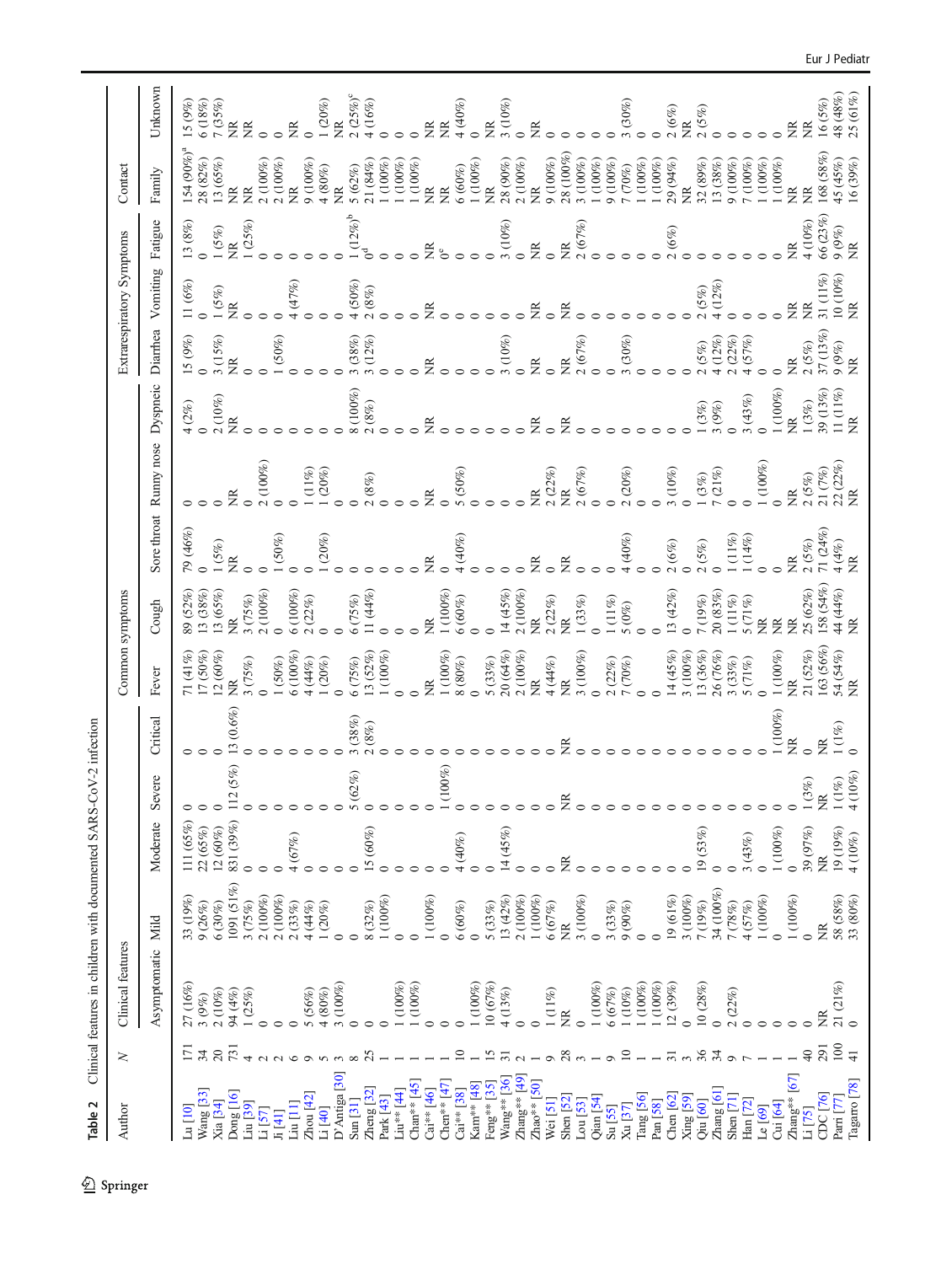| Author      |      | Clinical features                                                                                                                                                                                                |                   |                   |   |                  |                                                           | Common symptoms                                            |                     |                                                                  |                  |           | Extrarespiratory Symptoms |                                                | Contact                                                                                                |                   |
|-------------|------|------------------------------------------------------------------------------------------------------------------------------------------------------------------------------------------------------------------|-------------------|-------------------|---|------------------|-----------------------------------------------------------|------------------------------------------------------------|---------------------|------------------------------------------------------------------|------------------|-----------|---------------------------|------------------------------------------------|--------------------------------------------------------------------------------------------------------|-------------------|
|             |      | Asymptomatic Mild                                                                                                                                                                                                |                   | Moderate Severe   |   | Critical Fever   |                                                           | Cough                                                      |                     | Sore throat Runny nose Dyspneic Diarrhea Vomiting Fatigue Family |                  |           |                           |                                                |                                                                                                        | Unknown           |
| See [79]    |      | 1(25%)                                                                                                                                                                                                           | 3(75%)            |                   |   |                  |                                                           |                                                            |                     | $1\ (25\%)$                                                      |                  | $(25%)$ 0 |                           |                                                |                                                                                                        |                   |
| Tan [80]    |      | 2(20%)                                                                                                                                                                                                           | 7 (70%)           | (10%)             |   |                  |                                                           |                                                            |                     |                                                                  |                  |           | $1\ (10\%)$               |                                                |                                                                                                        | $(25%)$<br>$(1%)$ |
| $Du$ $[81]$ |      | 8(57%)                                                                                                                                                                                                           | 6(43%)            |                   |   |                  | 2 (50%)<br>4 (40%)<br>5 (36%)<br>5 (3<br>5 1.6°<br>5 1.6° | 2 (50%)<br>3 (30%)<br>3 (21%)<br>4 (1<br>47,3 <sup>b</sup> |                     |                                                                  |                  |           |                           |                                                | $\begin{array}{l} 2\ (50\%) \\ 9\ (90\%) \\ 1\ 4\ (5\%) \\ 7\ (70\%) \\ 690 \\ 73.3^\circ \end{array}$ |                   |
| $Zhu$ [84]  |      |                                                                                                                                                                                                                  |                   |                   | ž | Ĕ                |                                                           |                                                            | $^{1(7%)}_{1}$      |                                                                  |                  |           |                           | $\frac{1(7\%)}{0}$<br>103<br>10.6 <sup>b</sup> |                                                                                                        |                   |
| Гotal       | 1780 | 223                                                                                                                                                                                                              | 518               | 568               |   | $\overline{10}$  |                                                           |                                                            | $174$<br>$17.9^{b}$ |                                                                  |                  |           |                           |                                                |                                                                                                        | 127               |
|             |      | 15.1 <sup>a</sup>                                                                                                                                                                                                | 41.9 <sup>a</sup> | 38.5 <sup>a</sup> |   | 0.7 <sup>a</sup> |                                                           |                                                            |                     |                                                                  | 7.7 <sup>b</sup> | $9.7^{b}$ | 7.2 <sup>b</sup>          |                                                |                                                                                                        | $13.5^{\circ}$    |
|             |      | SARS-CoV-2 severe acute respiratory syndrome-Coronavirus-2, NR                                                                                                                                                   |                   |                   |   | not reported     |                                                           |                                                            |                     |                                                                  |                  |           |                           |                                                |                                                                                                        |                   |
|             |      | <sup>a</sup> Calculated on the total of reported symptoms ( $N = 1475$ ); <sup>b</sup> calculated on the total of reported symptoms ( $N = 1016$ ); ° calculated on the total of reported symptoms ( $N = 941$ ) |                   |                   |   |                  |                                                           |                                                            |                     |                                                                  |                  |           |                           |                                                |                                                                                                        |                   |
|             |      | **Studies included in the review by Henry et al. [67]                                                                                                                                                            |                   |                   |   |                  |                                                           |                                                            |                     |                                                                  |                  |           |                           |                                                |                                                                                                        |                   |

Eur J Pediatr

[able 2 (continued)

(continued)

cough (47.3%), and sore throat (17.9%). Rarely children were also dyspneic (7.7%) and required oxygen supplementation for SpO <sup>2</sup> below 92% (3.3%) [\[10](#page-13-0) , [31\]](#page-14-0). Extrarespiratory symptoms were mainly represented by diarrhea (9.7%), vomiting (7.2%), and fatigue (10.6%). A familial history of positive contact could be identified in 73.3% of the cases.

## Laboratory investigations

Table [3](#page-8-0) summarizes the main laboratory investigations reported in 655 children (38 studies) [\[10](#page-13-0), [11](#page-13-0), [31](#page-14-0)–[34,](#page-14-0) [36](#page-14-0)–[50,](#page-15-0) [55,](#page-15-0) [58](#page-15-0) –[62](#page-15-0) , [64](#page-15-0) , [67](#page-15-0) , [69](#page-15-0) , [71](#page-15-0) , [72](#page-15-0) , [75](#page-15-0) , [77](#page-15-0) , [79](#page-16-0) –[81](#page-16-0) , [84\]](#page-16-0). The full blood cell count was unremarkable in most patients, with less than one fifth of them (17.1%) showing low white blood cell (WBC) and lympho- or neutropenia (13.3%). Elevated inflammatory indexes such as C-reactive protein (CRP) and procalcitonin (PCT) were shown by 31.1% of children. Creatine kinase (CPK) and liver enzymes were also altered, as shown by 14.5% and 12.4% of all patients, respectively.

## Radiology findings

Of the 674 children who had radiological examinations (40 studies) [\[10,](#page-13-0) [11](#page-13-0), [31](#page-14-0)–[34](#page-14-0), [36](#page-14-0)–[50](#page-15-0), [53](#page-15-0), [55,](#page-15-0) [57](#page-15-0)–[62,](#page-15-0) [64,](#page-15-0) [67](#page-15-0), [69](#page-15-0), [71](#page-15-0), [72,](#page-15-0) [75,](#page-15-0) [77](#page-15-0) , [79](#page-16-0) –[81](#page-16-0) , [84\]](#page-16-0), up to 49.1% of them showed abnormalities, even if asymptomatic (17/113, 15%) (Table [4\)](#page-10-0). Most patients underwent a chest CT scan (73.9%) that resulted normal in 198 out of 605 patients (32.7%), whereas typical ground-glass opacities (GGO), nonspecific unilateral and bilateral lesions were identified in 29.4%, 26.6%, and 23.2% of patients, respectively.

## **Treatment**

Of all patients, about 2% were admitted in the pediatric intensive care unit (PICU) and required mechanical ventilation (MV) (Table [5\)](#page-11-0) [\[10](#page-13-0), [11](#page-13-0), [31](#page-14-0)-[33](#page-14-0), [36](#page-14-0)-[38](#page-14-0), [40](#page-14-0), [41](#page-14-0), [43](#page-14-0), [44](#page-14-0), [49](#page-15-0), [51](#page-15-0), [53](#page-15-0), [55](#page-15-0), [57](#page-15-0) –[62](#page-15-0) , [71](#page-15-0) , [72](#page-15-0) , [75](#page-15-0) –[80](#page-16-0) , [84\]](#page-16-0). Most authors described the use of nebulized Interferon (IFN) (51.5%), and of other antiviral agents (38.4%) or antibiotics (23.3%). The use of intravenous immunoglobulin (IVIg) and corticosteroids (CCS) was less frequently described (5.2% and 5.8%, respectively).

#### Neonatal cases

A few case reports [\[22](#page-14-0), [49](#page-15-0), [63](#page-15-0), [68](#page-15-0), [70](#page-15-0), [73](#page-15-0), [74](#page-15-0), [82](#page-16-0), [83](#page-16-0)] and case series [\[23](#page-14-0), [65](#page-15-0), [66\]](#page-15-0) including a total of 25 newborns (17 males, 74%) with SARS-CoV-2 were identified (Table [6\)](#page-12-0). Neonates were usually screened because of a history of primary maternal infection (84%). Similarly to older children, most of them were asymptomatic (20%) or had mild (48%) and moderate (20%) signs of clinical infection. However, a slightly higher proportion of them was severely ill (12%). Dyspnea was the most common reported sign in neonatal age (40%). Fever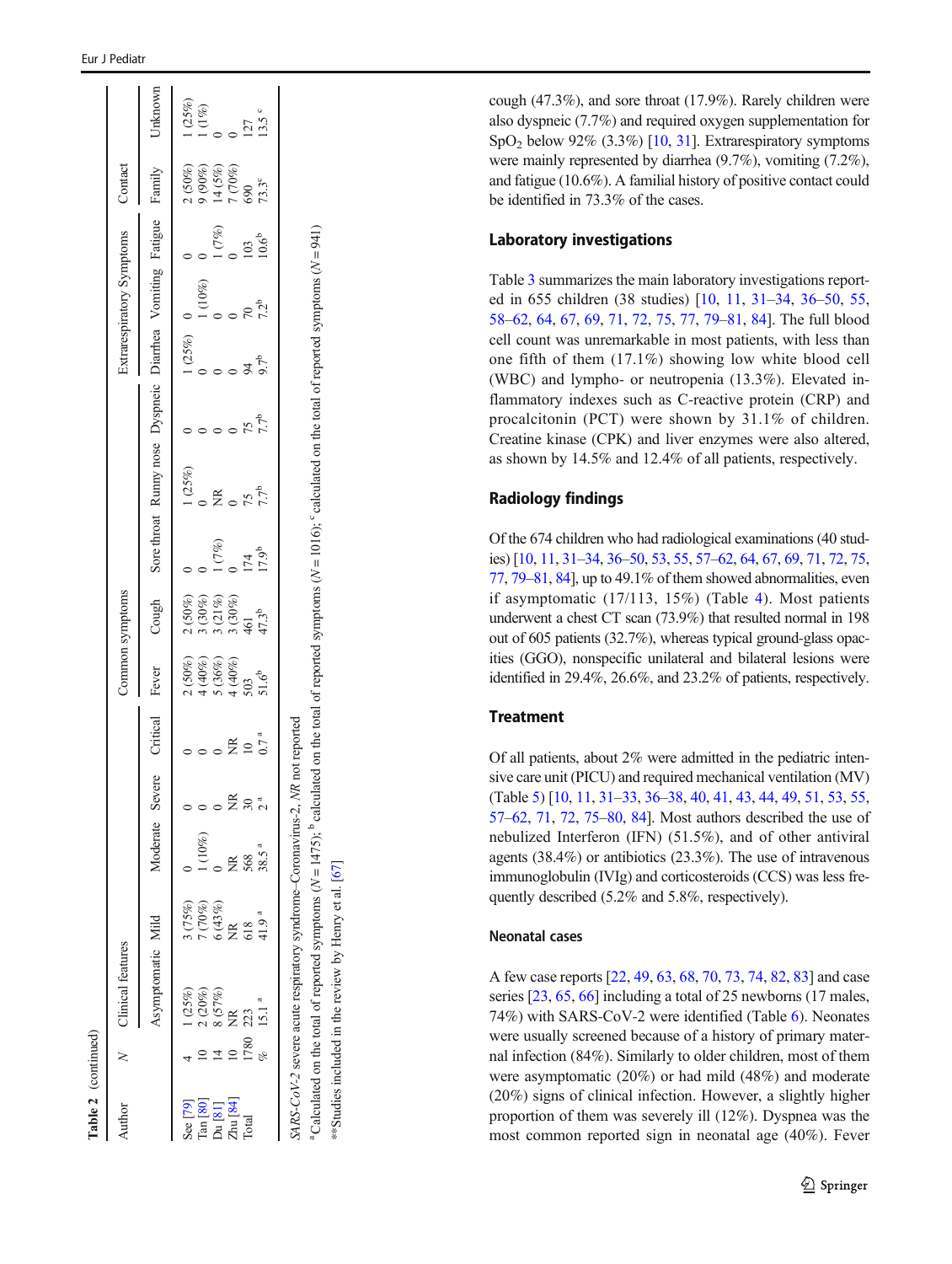(32%) and feeding intolerance (24%) were also described. Blood tests showed high WBC (20%), CRP and/or PCT (12%), CPK (20%), and liver enzymes (16%).

Unlike older children, newborns underwent a chest X-ray in most cases (64%) (Table [7](#page-12-0)). Abnormal radiological findings could be recognized in less than half of them (48%), but specific lesions were not so frequently described: 4% had GGO, 20% unilateral patchy area, and 12% bilaterally. Poor information on treatment options was obtainable from the included reports, and most patients (48%) received only symptomatic therapies.

## **Discussion**

The knowledge about epidemiological and clinical features of novel Coronavirus disease needs to be continuously updated. However, current data have been reported mainly from adult patients, while many aspects of the infection remain unclear in children. This systematic review fully assesses epidemiological trends and clinical characteristics of SARS-CoV-2 infections in pediatric age, giving an analytical summary of the available heterogeneous evidence.

Children are less likely to develop severe symptoms of COVID-19 than adults, with 95% of all cases ranging from asymptomatic to mild-moderate clinical patterns, as described by different case series [\[10,](#page-13-0) [11](#page-13-0), [30,](#page-14-0) [33](#page-14-0)–[62,](#page-15-0) [71,](#page-15-0) [72](#page-15-0), [76,](#page-15-0) [77](#page-15-0), [81\]](#page-16-0). Moreover, only 2% of patients were admitted to PICU or required MV [[10,](#page-13-0) [31,](#page-14-0) [32](#page-14-0), [75](#page-15-0)–[78](#page-15-0)]. Overall, six deaths were reported (mortality rate 0.08%): most patients developed complications [[10,](#page-13-0) [16\]](#page-13-0), including a preterm newborn who died from sepsis [[65\]](#page-15-0). In adulthood, over two thirds of those who died from COVID-19 had a comorbidity [[88\]](#page-16-0), while about 20% of children with underlying disease could be identified, and none of them showed worse clinical course of the infection in comparison to previously healthy patients [\[10,](#page-13-0) [30,](#page-14-0) [32,](#page-14-0) [61,](#page-15-0) [62](#page-15-0)]. The explanation for the lower mortality rate in children might rely not only on epidemiological reasons. Some authors hypothesized a molecular mechanism making children less susceptible to SARS-CoV-19 infection. The pathogenesis of human coronavirus mainly depends on the interactions between its transmembrane spike glycoprotein (Sprotein) and specific cell receptors of angiotensin-converting enzyme II (ACE2) [\[89\]](#page-16-0). It has been shown that the expression of this enzyme starts to increase in later childhood [[90](#page-16-0)], and this may protect children from the most aggressive pattern of the infection.

However, children might not be tested for SARS-CoV-2 as frequently as adults. Most countries choose to test and centralize only symptomatic patients. We may speculate that a small number of children have been tested because they are mostly asymptomatic and therefore just locked down at home. Moreover, the current gold standard for the diagnosis of SARS-CoV-2 infection is real time-polymerase chain reaction (RT-PCR) on respiratory tract specimen. The diagnostic accuracy of RT-PCR highly depends on the virus-specific diagnostic window (e.g., the viral load may decrease from the second week of the disease), and the analytical sensitivity of this assay is potentially plagued by false SARS-CoV-2 negativity attributable to the low viral loads, especially in asymptomatic or mild symptomatic patients that might transmit the disease as well [[91](#page-16-0)]. There are very recent data from a German study indicating that viral loads in the very young (age group 0–6 years) do not significantly differ from those of adults. This means that even if children are less often symptomatic, they might be as infectious as adults [\[92](#page-16-0)].

The majority of pediatric patients infected with SARS-CoV-2 have been part of a family cluster outbreak or had a household positive contact (85% of all reported cases) [[10,](#page-13-0) [32](#page-14-0)–[34](#page-14-0), [36,](#page-14-0) [58](#page-15-0), [60](#page-15-0)–[62\]](#page-15-0). Several other studies documented how COVID-19 spreads within families [[93\]](#page-16-0). Preliminary findings suggested differences in the onset and duration of viral shedding between and within family clusters, with adult subjects remaining positive for a prolonged time [\[93\]](#page-16-0). Further investigation with the inclusion of the virus genome may be worthy.

## Clinical features

Infected children usually show typical symptoms of acute respiratory infections including fever (49.6%) and cough (45.5%) [\[10,](#page-13-0) [11](#page-13-0), [16,](#page-13-0) [30](#page-14-0)–[62](#page-15-0), [64,](#page-15-0) [67](#page-15-0), [69,](#page-15-0) [71](#page-15-0), [72,](#page-15-0) [76](#page-15-0)–[81](#page-16-0), [84\]](#page-16-0). In particular, some authors reported that up to one third of symptomatic children may have high fever [\[10,](#page-13-0) [77\]](#page-15-0), but generally below 39  $\degree$ C [\[38](#page-14-0), [77\]](#page-15-0). Differently from adults, children are more likely to present with extra-respiratory symptoms [\[94](#page-16-0)]: diarrhea  $(9.4\%)$  and vomiting  $(7.3\%)$  are the most frequently reported ones. It has been showed that, when present, gastrointestinal symptoms usually anticipate the typical respiratory pattern [\[95](#page-16-0)]. Previous studies on SARS-CoV cases demonstrated the viral detection in gut biopsy specimens and stool of recovered patients, indicating a possible gastrointestinal tract tropism that may partially provide explanations for extra-respiratory symptoms and persistent viral shedding through fecal–oral route [[96](#page-16-0)]. There is growing evidence that this mechanism of excretion may be typical also for SARS-CoV-2 [\[2](#page-13-0), [37\]](#page-14-0). As described in a case series of ten infected children, SARS-CoV-2 remained detectable in rectal swabs after nasopharyngeal swabs turned negative [\[37\]](#page-14-0). However, the extra-pulmonary detection of viral RNA does not mean infectious virus is present, but two independent laboratories from China declared that they have successfully isolated live 2019-nCoV from the stool of patients (unpublished) [\[95](#page-16-0)]. Moreover, recent analysis revealed that ACE2 was expressed also in upper esophagus and absorptive enterocytes from ileum and colon  $[61]$  $[61]$ .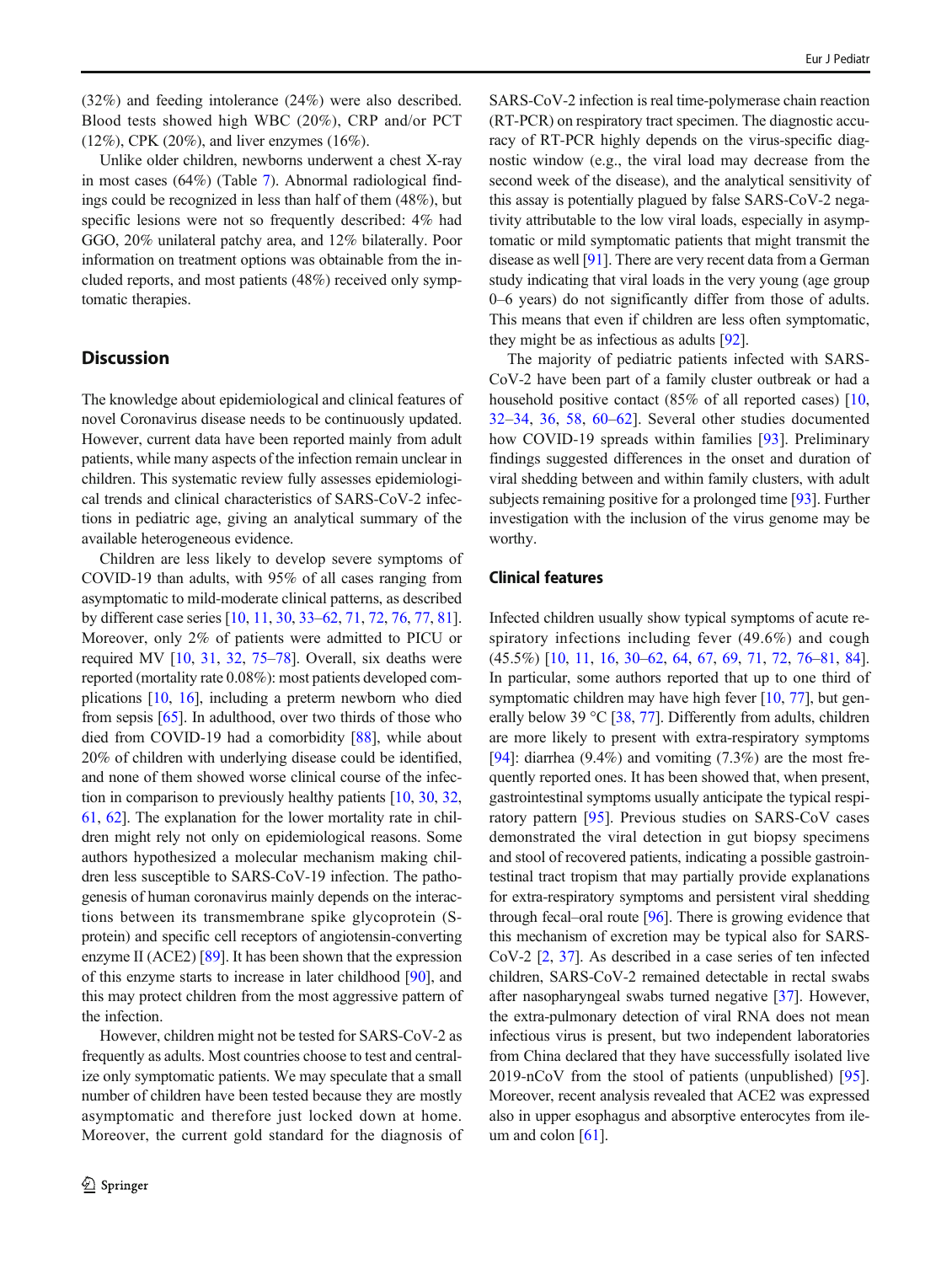<span id="page-8-0"></span>Table 3 Lab investigations in children with documented SARS-CoV-2 infection Author  $N$  Low WBC\* High WBC\* Lymphopenia/ neutropenia\* Low Plt\* High Plt\* High CRP-PCT\* High CPK\* High Lu  $[10]$  $[10]$  171 45 (26%) 0 6 (3%) NR NR 105 (61%) NR 25 (15%) Wang [[33\]](#page-14-0) 34 1 (3%) 5 (16%) 1 (3%) NR NR 1 (3%) NR NR

| Xia [34]              | 20             | 4(20%)           | $2(10\%)$        | 7(35%)           | $\rm NR$         | <b>NR</b>        | 16 (80%)         | 5(25%)           | 5(25%)           |
|-----------------------|----------------|------------------|------------------|------------------|------------------|------------------|------------------|------------------|------------------|
| Liu <sup>[39]</sup>   | $\overline{4}$ | 1(25%)           | $\boldsymbol{0}$ | $\boldsymbol{0}$ | NR               | $\rm NR$         | 1(25%)           | $\rm NR$         | $\rm NR$         |
| Ji [41]               | $\overline{c}$ | $\overline{0}$   | $1(50\%)$        | $\boldsymbol{0}$ | $\rm NR$         | $\rm NR$         | $1(50\%)$        | $\rm NR$         | $\rm NR$         |
| Liu $[11]$            | 6              | 4(67%)           | $\boldsymbol{0}$ | $6(100\%)$       | $\rm NR$         | <b>NR</b>        | $\rm NR$         | NR               | <b>NR</b>        |
| Zhou $[42]$           | 9              | $\boldsymbol{0}$ | 2(22%)           | $\boldsymbol{0}$ | $\rm NR$         | $\rm NR$         | $\rm NR$         | $\rm NR$         | $\rm NR$         |
| Li $[40]$             | 5              | $\boldsymbol{0}$ | $2(40\%)$        | $\boldsymbol{0}$ | $\rm NR$         | $\rm NR$         | $\mathbf{1}$     | $\rm NR$         | NR               |
| Sun [31]              | 8              | 1(12%)           | 6(75%)           | $1(12\%)$        | 2(25%)           | 1(12%)           | $4(50\%)$        | $\boldsymbol{0}$ | 2(25%)           |
| Zheng <sup>[32]</sup> | 25             | $\rm NR$         | $\rm NR$         | $10(40\%)$       | $\rm NR$         | $\rm NR$         | $\rm NR$         | $\boldsymbol{0}$ | $\boldsymbol{0}$ |
| Park [43]             | $\mathbf{1}$   | $\boldsymbol{0}$ | $\boldsymbol{0}$ | $\boldsymbol{0}$ | $\boldsymbol{0}$ | $\boldsymbol{0}$ | $\boldsymbol{0}$ | $\rm NR$         | $\rm NR$         |
| Liu** [44]            | $\mathbf{1}$   | $\boldsymbol{0}$ | $\boldsymbol{0}$ | $\boldsymbol{0}$ | $\boldsymbol{0}$ | $\boldsymbol{0}$ | $\boldsymbol{0}$ | $1(100\%)$       | $\boldsymbol{0}$ |
| Chan** $[45]$         | $\mathbf{1}$   | $\mathbf{0}$     | $\boldsymbol{0}$ | $\boldsymbol{0}$ | $\boldsymbol{0}$ | $\boldsymbol{0}$ | $\boldsymbol{0}$ | $\rm NR$         | $\boldsymbol{0}$ |
| Cai** [46]            | $\mathbf{1}$   | $\boldsymbol{0}$ | $1(100\%)$       | $\boldsymbol{0}$ | $1(100\%)$       | $\boldsymbol{0}$ | $1(100\%)$       | $1(100\%)$       | $\boldsymbol{0}$ |
| Chen** $[47]$         | $\mathbf{1}$   | $\boldsymbol{0}$ | $1(100\%)$       | $\boldsymbol{0}$ | $\mathbf{0}$     | $\boldsymbol{0}$ | $1(100\%)$       | $1(100\%)$       | $\rm NR$         |
| Cai** [38]            | 10             | $1(10\%)$        | 3(30%)           | 3(30%)           | $1(10\%)$        | 2(20%)           | 3(30%)           | $5(50\%)$        | 2(20%)           |
| Kam** [48]            | $\mathbf{1}$   | $1(100\%)$       | $\boldsymbol{0}$ | $1(100\%)$       | $1(100\%)$       | $\boldsymbol{0}$ | <b>NR</b>        | $\rm NR$         | <b>NR</b>        |
| Wang** $[36]$         | 31             | 2(6%)            | $3(10\%)$        | 2(6%)            | $\boldsymbol{0}$ | 2(6%)            | 4(13%)           | 4(13%)           | 6(19%)           |
| Zhang** $[49]$        | 2              | $\boldsymbol{0}$ | $2(100\%)$       | $\rm NR$         | $\boldsymbol{0}$ | $2(100\%)$       | $1(50\%)$        | $\rm NR$         | $2(100\%)$       |
| Zhao** [50]           | $\mathbf{1}$   | $\boldsymbol{0}$ | $\boldsymbol{0}$ | $1(100\%)$       | $\boldsymbol{0}$ | $\boldsymbol{0}$ | $\boldsymbol{0}$ | $\boldsymbol{0}$ | $\boldsymbol{0}$ |
| Xu [37]               | 10             | 3(30%)           | $\boldsymbol{0}$ | $5(50\%)$        | $\boldsymbol{0}$ | $\boldsymbol{0}$ | $6(60\%)$        | $\boldsymbol{0}$ | $1(10\%)$        |
| Su [55]               | 9              | 3(33%)           | $1(11\%)$        | 3(33%)           | 1(11%)           | $\boldsymbol{0}$ | $\boldsymbol{0}$ | 6(66%)           | $\boldsymbol{0}$ |
| Pan [58]              | $\mathbf{1}$   | $\mathbf{0}$     | $\boldsymbol{0}$ | $\boldsymbol{0}$ | $\overline{0}$   | $\boldsymbol{0}$ | $\mathbf{0}$     | $\mathbf{0}$     | $\boldsymbol{0}$ |
| Chen $[62]$           | 31             | 12(39%)          | 17(55%)          | $\boldsymbol{0}$ | 1(3%)            | $\boldsymbol{0}$ | 4(13%)           | 2(6%)            | 2(6%)            |
| Xing [59]             | $\overline{3}$ | $\boldsymbol{0}$ | $\boldsymbol{0}$ | 1(33%)           | $\boldsymbol{0}$ | 2(67%)           | 1(33%)           | $\boldsymbol{0}$ | $\boldsymbol{0}$ |
| Qiu [60]              | 36             | 7(19%)           | $\boldsymbol{0}$ | 11 $(31%)$       | $\rm NR$         | <b>NR</b>        | 6(17%)           | 1(3%)            | 3(8%)            |
| Zhang <sup>[61]</sup> | 34             | $\boldsymbol{0}$ | 17 (50%)         | $\boldsymbol{0}$ | $\rm NR$         | $\rm NR$         | $17(50\%)$       | $\boldsymbol{0}$ | $\rm NR$         |
| Shen [71]             | 9              | $\boldsymbol{0}$ | 1(11%)           | $\boldsymbol{0}$ | NR               | $\rm NR$         | $1(11\%)$        | <b>NR</b>        | 2(22%)           |
| Han [72]              | 7              | $\boldsymbol{0}$ | 2(29%)           | $\boldsymbol{0}$ | $\boldsymbol{0}$ | 1(14%)           | 3(43%)           | 4(57%)           | 3 $(43%)$        |
| Cui [64]              | $\mathbf{1}$   | $\boldsymbol{0}$ | $1(100\%)$       | $\boldsymbol{0}$ | $\boldsymbol{0}$ | $1(100\%)$       | $1(100\%)$       | $1(100\%)$       | $1(100\%)$       |
| Zhang** $[67]$        | $\mathbf{1}$   | $\boldsymbol{0}$ | $\mathbf{0}$     | <b>NR</b>        | $\boldsymbol{0}$ | $1(100\%)$       | $1(100\%)$       | $\rm NR$         | $\rm NR$         |
| Le [69]               | $\mathbf{1}$   | $\boldsymbol{0}$ | $1(100\%)$       | $\boldsymbol{0}$ | $\boldsymbol{0}$ | $\boldsymbol{0}$ | $\overline{0}$   | $1(100\%)$       | $\boldsymbol{0}$ |
| Li [75]               | 40             | <b>NR</b>        | $\rm NR$         | <b>NR</b>        | $\rm NR$         | $\rm NR$         | $1(2\%)$         | $\rm NR$         | $\mathbf{0}$     |
| Parri [77]            | 100            | 11 $(11\%)$      | 11 $(11\%)$      | 14 $(14%)$       | <b>NR</b>        | <b>NR</b>        | 4(4%)            | $\rm NR$         | $10(10\%)$       |
| See [79]              | 4              | <b>NR</b>        | <b>NR</b>        | <b>NR</b>        | $\rm NR$         | $\rm NR$         | <b>NR</b>        | $\rm NR$         | $\boldsymbol{0}$ |
| Tan $[80]$            | 10             | $\boldsymbol{0}$ | $1(10\%)$        | $\boldsymbol{0}$ | NR               | $\rm NR$         | $1(10\%)$        | $1(10\%)$        | 2(20%)           |
| Du [81]               | 14             | $\overline{4}$   | $\boldsymbol{0}$ | 9                | $\boldsymbol{0}$ | $\sqrt{2}$       | 5                | $\overline{4}$   | $\mathbf{1}$     |
| Zhu [84]              | 10             | $\boldsymbol{0}$ | $\boldsymbol{0}$ | $\boldsymbol{0}$ | $\rm NR$         | $\rm NR$         | $\boldsymbol{0}$ | $\rm NR$         | 2(20%)           |
| Total                 | 655            | 100              | 80               | 81               | 7                | 14               | 190              | 37               | 69               |
| $\%$                  |                | $17.1^{\rm a}$   | $13.7^{\rm a}$   | $13.3^{b}$       | $5.1^\circ$      | $10.3^{\circ}$   | $31.1^d$         | $14.5^\circ$     | $12.4^f$         |

SARS-CoV-2 severe acute respiratory syndrome–Coronavirus-2, NR not reported, WBC white blood cell, Plt platelet, CRP C-reactive protein, PCT procalcitonin, CPK creatine kinase

<sup>a</sup> Calculated on the total of reported labs ( $N = 586$ ); <sup>b</sup> calculated on the total of reported labs ( $N = 608$ ); <sup>c</sup> <sup>a</sup> Calculated on the total of reported labs (*N* = 586); <sup>b</sup> calculated on the total of reported labs (*N* = 608); <sup>c</sup> calculated on the total of reported labs (*N* = 136); <sup>4</sup> calculated on the total of reported laborat reported labs  $(N = 557)$ 

\*Normal ranges of main laboratory parameters were not always clearly defined. However, most of the studies defined values above 5 mg/L as high CRP and above 0.5 ng/mL as high PCT

\*\*Studies included in the review by Henry et al. [\[67\]](#page-15-0)

transaminase\*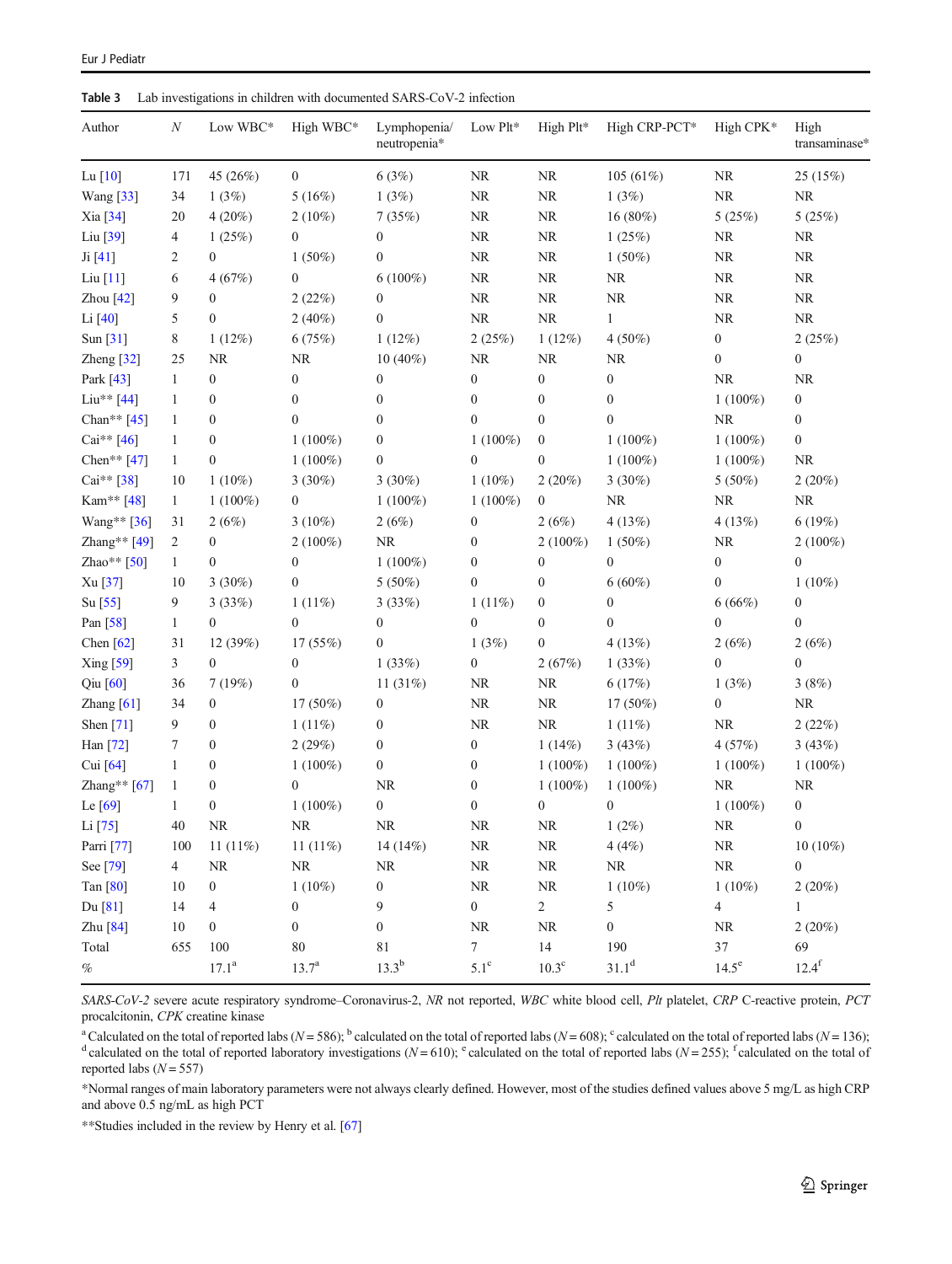According to evaluated studies, clinical presentation in newborns could be slightly different than in older children, with a higher proportion of them (12%) presenting with a severe pattern [\[65,](#page-15-0) [66](#page-15-0)]. Even if the vertical transmission for SARS-CoV-2 has not been demonstrated [\[19](#page-14-0), [97](#page-16-0)], in 84% of neonatal cases the mother was infected [[23,](#page-14-0) [63](#page-15-0), [65](#page-15-0), [66,](#page-15-0) [82,](#page-16-0) [83](#page-16-0)]. Moreover, nosocomial infection may also occur, and strict measures to reduce this risk should be always observed [\[24\]](#page-14-0). However, some authors hypothesized that 2019-nCoV infection and morbidity in newborns may be related to possible hypoxemia in the infected mother that increases the risk of perinatal adverse events such as birth asphyxia and premature birth [\[65,](#page-15-0) [98\]](#page-16-0). Evidence is still too limited.

#### Laboratory findings

Overall, no significant abnormalities were observed and this was consistent with the results of a previously published review including a total sample size of 66 children with confirmed SARS-CoV-2 infection [\[85\]](#page-16-0). In particular, full blood cell count was normal in most patients, with only two case series reporting high rates of lymphopenia (10/25, 40% [\[32\]](#page-14-0) and 11/36, 30.1% [\[60\]](#page-15-0), respectively). However, this finding seems to be in contrast with adult data, as low lymphocyte count has been noted in up to 80% of infected critically ill subjects [\[91,](#page-16-0) [99\]](#page-16-0). The limited number of severe COVID-19 infection may in part explain the lack of significant lymphopenia in children.

Our results suggested that inflammatory indexes may be abnormal in one third of children with SARS-CoV-2 infection (30.9%), while Henry et al. described only 10–13% of cases with high CRP and/or PCT [[85](#page-16-0)]. This controversial finding could be explained by the high heterogeneity in defining a cutoff of abnormal values across all the included studies. However, in adults a PCT value of  $\geq$  0.5 ng/mL was observed to be associated with a near fivefold increase in risk of severe clinical course of COVID-19 infection [[100\]](#page-16-0).

Other significant reported laboratory investigations were high CPK values (13.6%) and liver enzymes (12.3%). These enzymes could be often altered during viral infections [\[101](#page-16-0)]. In particular, high CPK levels or aspartate aminotransferase activity correlated with more severe clinical patterns in adult patients with SARS-CoV-2 infection [[102\]](#page-16-0). Abnormal transaminase levels may also express a sign of direct liver damage. Recently published data demonstrated enrichment of ACE2 expression in cholangiocytes (59.7% of cells) suggesting that SARS-CoV-2 might lead to direct damage of intrahepatic bile ducts [\[103](#page-16-0)].

#### Radiology findings

Half of the children who had radiological examinations showed abnormalities. The sensitivity of chest X-ray is

supposed to be inferior to that of CT-scan: in adults, nonspecific patchy peripheral and peri-bronchial opacities may be shown in all lung zones, according to the severity of the infection [[104\]](#page-16-0). As children usually develop milder patterns of the disease, chest X-ray may fail to identify typical lesions, and it is mainly adopted in newborns and younger infants [\[23,](#page-14-0) [65](#page-15-0), [69\]](#page-15-0). We identified 15% of asymptomatic children with abnormal radiological findings across all studies; however, both clinical and radiological patterns were specifically described only in a few case series, therefore this proportion of patients may be even higher. CT scan is frequently performed in children with suspected or confirmed SARS-CoV-2 infection (up to 74% of all cases reported). The most frequently recognizable lesions are represented by GGO, with unilateral or bilateral distribution [[33](#page-14-0)–[35](#page-14-0)]. However, CT scan resulted completely normal in more than one third of asymptomatic patients who underwent this examination [\[10](#page-13-0), [33](#page-14-0)–[36,](#page-14-0) [44,](#page-14-0) [45,](#page-14-0) [55,](#page-15-0) [63\]](#page-15-0). The use of CT scan as a diagnostic screening tool in confirmed or suspected COVID-19 patients is supported by recent evidence showing that its sensitivity could be greater than that of real-time PCR in detecting the virus (98% vs. 71%, respectively) [\[105](#page-16-0)]. However, routine use of CT scan has several obvious implications, in particular in a pediatric setting where concern about unnecessary exposure to radiation source should be raised. Therefore, other possible diagnostic imaging tools may be used. Lung ultrasound (LUS) has been successfully adopted in adult subjects with SARS-CoV-2 infection [\[106\]](#page-16-0). A recently published Italian case series reported LUS findings in eight children with COVID-19 infection: subpleural consolidations and confluent B-lines were identified in all patients and results were confirmed by a chest radiography [[107](#page-17-0)].

## **Treatment**

Currently, a few registered drug trials for COVID-19 experimental treatment included children [\[108\]](#page-17-0). Symptomatic treatment alone was used in most cases, in particular in newborns [\[65](#page-15-0)].

The only therapeutic recommendation in pediatric age is to use nebulized IFN and oral antiviral agents (i.e., lopinavir/ ritonavir), with CCS for complications (acute respiratory distress syndrome, encephalitis, hemophagocytic syndrome, or septic shock) and IVIg for severe cases [\[28\]](#page-14-0). However, none of these therapies have shown a clear benefit in the treatment of SARS-CoV-2, and neither the WHO nor the US CDC recommends any specific treatment in children [\[25](#page-14-0), [109\]](#page-17-0).

The main limitation of our review is the difficulty to retrieve the full text of some Chinese studies; thus, we had to rely on English-language summaries when data were easily retrievable or publications that referenced papers published in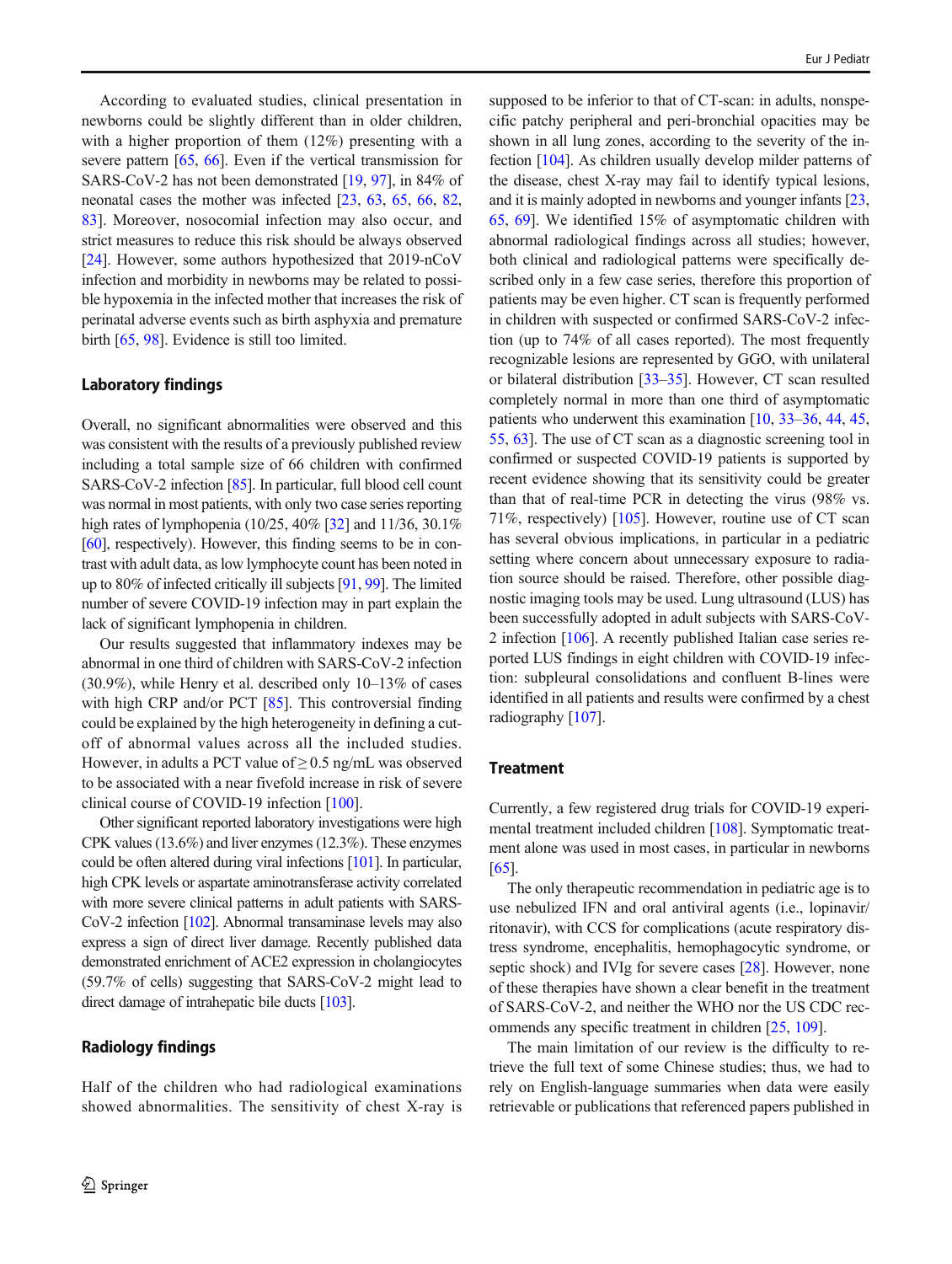| Author                | $\cal N$       | Abnormal<br>radiological findings | Chest X-ray      | CT scan          | GGO              | Local patchy     | Bilateral patchy | Normal           |
|-----------------------|----------------|-----------------------------------|------------------|------------------|------------------|------------------|------------------|------------------|
| Lu $[10]$             | 171            | 51 (30%)                          | $\boldsymbol{0}$ | 111 $(65%)$      | 56               | 32 (33%)         | 21 (12%)         | 60 (35%)         |
| <b>Wang</b> [33]      | 34             | 34 (100%)                         | $\boldsymbol{0}$ | 34 (100%)        | <b>NR</b>        | NR               | $\rm NR$         | $\rm NR$         |
| Xia [34]              | 20             | $16(80\%)$                        | $\boldsymbol{0}$ | $20(100\%)$      | 12 (60%)         | 6(20%)           | 6(20%)           | $4(20\%)$        |
| Liu <sup>[39]</sup>   | 4              | 3(75%)                            | $\boldsymbol{0}$ | $4(100\%)$       | 1(25%)           | 1(25%)           | 1(25%)           | 1(25%)           |
| Li [57]               | 2              | $2(100\%)$                        | $\boldsymbol{0}$ | $2(100\%)$       | $\boldsymbol{0}$ | $1(50\%)$        | $1(50\%)$        | $\mathbf{0}$     |
| Ji $[41]$             | $\overline{c}$ | $\boldsymbol{0}$                  | $\boldsymbol{0}$ | $2(100\%)$       | $\boldsymbol{0}$ | $\boldsymbol{0}$ | $\boldsymbol{0}$ | $2(100\%)$       |
| Liu [11]              | 6              | 4(67%)                            | $\boldsymbol{0}$ | $6(100\%)$       | 1(17%)           | $3(50\%)$        | $\boldsymbol{0}$ | 2(33%)           |
| Zhou $[42]$           | 9              | $9(100\%)$                        | $\boldsymbol{0}$ | $9(100\%)$       | 6(67%)           | 7(78%)           | $\boldsymbol{0}$ | $\boldsymbol{0}$ |
| Li [40]               | 5              | $3(60\%)$                         | $\boldsymbol{0}$ | $5(100\%)$       | $3(60\%)$        | $\boldsymbol{0}$ | $\boldsymbol{0}$ | $2(40\%)$        |
| Sun [31]              | 8              | $8(100\%)$                        | $\boldsymbol{0}$ | $8(100\%)$       | 6(75%)           | $\boldsymbol{0}$ | 8 (100%)         | $\mathbf{0}$     |
| Zheng $[32]$          | 25             | 17 (68%)                          | $\boldsymbol{0}$ | 25 (100%)        | $\boldsymbol{0}$ | 5(20%)           | 12 (48%)         | 8(32%)           |
| Park [43]             | 1              | $\boldsymbol{0}$                  | $1(100\%)$       | $1(100\%)$       | $1(100\%)$       | $\boldsymbol{0}$ | $\boldsymbol{0}$ | $1(100\%)$       |
| Liu** [44]            | 1              | $1(100\%)$                        | $\boldsymbol{0}$ | $1(100\%)$       | $1(100\%)$       | $\boldsymbol{0}$ | $\boldsymbol{0}$ | $\boldsymbol{0}$ |
| Chan** $[45]$         | 1              | $1(100\%)$                        | $\boldsymbol{0}$ | $1(100\%)$       | $1(100\%)$       | $\boldsymbol{0}$ | $\boldsymbol{0}$ | $\boldsymbol{0}$ |
| Cai** [46]            | 1              | $1(100\%)$                        | <b>NR</b>        | <b>NR</b>        | <b>NR</b>        | <b>NR</b>        | <b>NR</b>        | <b>NR</b>        |
| Chen** $[47]$         | 1              | $1(100\%)$                        | $\rm NR$         | $\rm NR$         | $\rm NR$         | <b>NR</b>        | <b>NR</b>        | $\rm NR$         |
| Cai** [38]            | 10             | $4(40\%)$                         | $10(100\%)$      | $\boldsymbol{0}$ | $\boldsymbol{0}$ | $4(40\%)$        | $\boldsymbol{0}$ | $6(60\%)$        |
| Feng** [35]           | 15             | $9(60\%)$                         | $\boldsymbol{0}$ | 15 (100%)        | $9(60\%)$        | 7(47%)           | 2(13%)           | $6(40\%)$        |
| Wang** $[36]$         | 31             | 14 (45%)                          | $\boldsymbol{0}$ | 31 (100%)        | 9(29%)           | $\boldsymbol{0}$ | $\boldsymbol{0}$ | $\mathbf{0}$     |
| Zhang** [49]          | 2              | $1(50\%)$                         | $\boldsymbol{0}$ | $2(100\%)$       | $\rm NR$         | <b>NR</b>        | <b>NR</b>        | $1(50\%)$        |
| Zhao** [50]           | 1              | $1(100\%)$                        | $\rm NR$         | $\rm NR$         | $\rm NR$         | $\rm NR$         | $\rm NR$         | $\rm NR$         |
| Lou $[53]$            | 3              | $3(100\%)$                        | $\boldsymbol{0}$ | $3(100\%)$       | $3(100\%)$       | $\boldsymbol{0}$ | $\boldsymbol{0}$ | $\mathbf{0}$     |
| Xu [37]               | 10             | $5(50\%)$                         | $10(100\%)$      | $10(100\%)$      | $5(50\%)$        | $\boldsymbol{0}$ | $\boldsymbol{0}$ | $5(50\%)$        |
| Su [55]               | 9              | 1(11%)                            | $\boldsymbol{0}$ | $9(100\%)$       | 1(11%)           | 1(11%)           | $\boldsymbol{0}$ | 8(89%)           |
| Pan [58]              | $\mathbf{1}$   | $\boldsymbol{0}$                  | $\boldsymbol{0}$ | $1(100\%)$       | $\mathbf{0}$     | $\mathbf{0}$     | $\boldsymbol{0}$ | $1(100\%)$       |
| Chen $[62]$           | 31             | 11 $(35%)$                        | 0                | 31 (100%)        | 11 (35%)         | 8(26%)           | $3(10\%)$        | 20(65%)          |
| Xing [59]             | 3              | 2(67%)                            | 0                | $3(100\%)$       | 2(67%)           | 2(67%)           | $\boldsymbol{0}$ | 1(33%)           |
| Qiu [60]              | 36             | 19 (53%)                          | 0                | 36 (100%)        | 19 (53%)         | $\boldsymbol{0}$ | $\mathbf{0}$     | 17 (47%)         |
| Zhang <sup>[61]</sup> | 34             | 28 (82%)                          | 0                | 34 (100%)        | $\boldsymbol{0}$ | 14 (41%)         | 14 $(41\%)$      | 6(18%)           |
| Shen [71]             | 9              | 2(22%)                            | $\boldsymbol{0}$ | $9(100\%)$       | 2(22%)           | 2(22%)           | $\boldsymbol{0}$ | 7/(78%)          |
| Han [72]              | 7              | 2(29%)                            | $\boldsymbol{0}$ | $7(100\%)$       | <b>NR</b>        | <b>NR</b>        | <b>NR</b>        | 5(71%)           |
| Li [75]               | 40             | 39 (97%)                          | $\boldsymbol{0}$ | 40 (100%)        | $\rm NR$         | 13 (32.5%)       | 26 (65%)         | $1(2\%)$         |
| Parri [77]            | 100            | 15 (15%)                          | 35 (35%)         | $\boldsymbol{0}$ | 14 (14%)         | $\rm NR$         | $\rm NR$         | 15 (15%)         |
| See [79]              | 4              | $2(50\%)$                         | $2(50\%)$        | $\boldsymbol{0}$ | $\rm NR$         | 1(25%)           | 1(25%)           | $\boldsymbol{0}$ |
| Tan [80]              | 10             | $5(50\%)$                         | $\boldsymbol{0}$ | $10(100\%)$      | $5(50\%)$        | $\rm NR$         | $\rm NR$         | $5(50\%)$        |
| Du [81]               | 14             | 6(43%)                            | 0                | 14 (100%)        | $\rm NR$         | 6(43%)           | 5(36%)           | 8 (57%)          |
| Zhu [84]              | 10             | $5(50\%)$                         | $\boldsymbol{0}$ | $10(100\%)$      | <b>NR</b>        | 3(30%)           | 2(20%)           | $5(50\%)$        |
| Zhang** $[67]$        | 1              | $1(100\%)$                        | <b>NR</b>        | $\rm NR$         | $\rm NR$         | $\rm NR$         | $\rm NR$         | <b>NR</b>        |
| Cui [64]              | 1              | $1(100\%)$                        | $\boldsymbol{0}$ | $1(100\%)$       | $1(100\%)$       | $1(100\%)$       | $\boldsymbol{0}$ | $\boldsymbol{0}$ |
| Le [69]               | 1              | $\boldsymbol{0}$                  | $1(100\%)$       | $\boldsymbol{0}$ | $\boldsymbol{0}$ | $\boldsymbol{0}$ | $\boldsymbol{0}$ | $1(100\%)$       |
| Total                 | 674            | 331                               | 59               | 495              | 169              | 117              | 102              | 198              |
| $\%$                  |                | 49.1                              | $8.8^a$          | $73.9^{a}$       | $29.4^{b}$       | $26.6^{\circ}$   | $23.2^{\circ}$   | $32.7^d$         |

<span id="page-10-0"></span>Table 4 Radiological findings in children with documented SARS-CoV-2 infection

SARS-CoV-2 severe acute respiratory syndrome–Coronavirus-2, NR not reported, GGO ground-glass opacities

<sup>a</sup> Calculated on the total of reported imaging ( $N = 670$ ); <sup>b</sup> calculated on the total of reported imaging ( $N = 574$ ); <sup>c</sup> calculated on the total of reported imaging ( $N = 440$ ); <sup>d</sup> calculated on the total of reported imaging ( $N = 605$ )

\*\*Studies included in the review by Henry et al. [\[67\]](#page-15-0)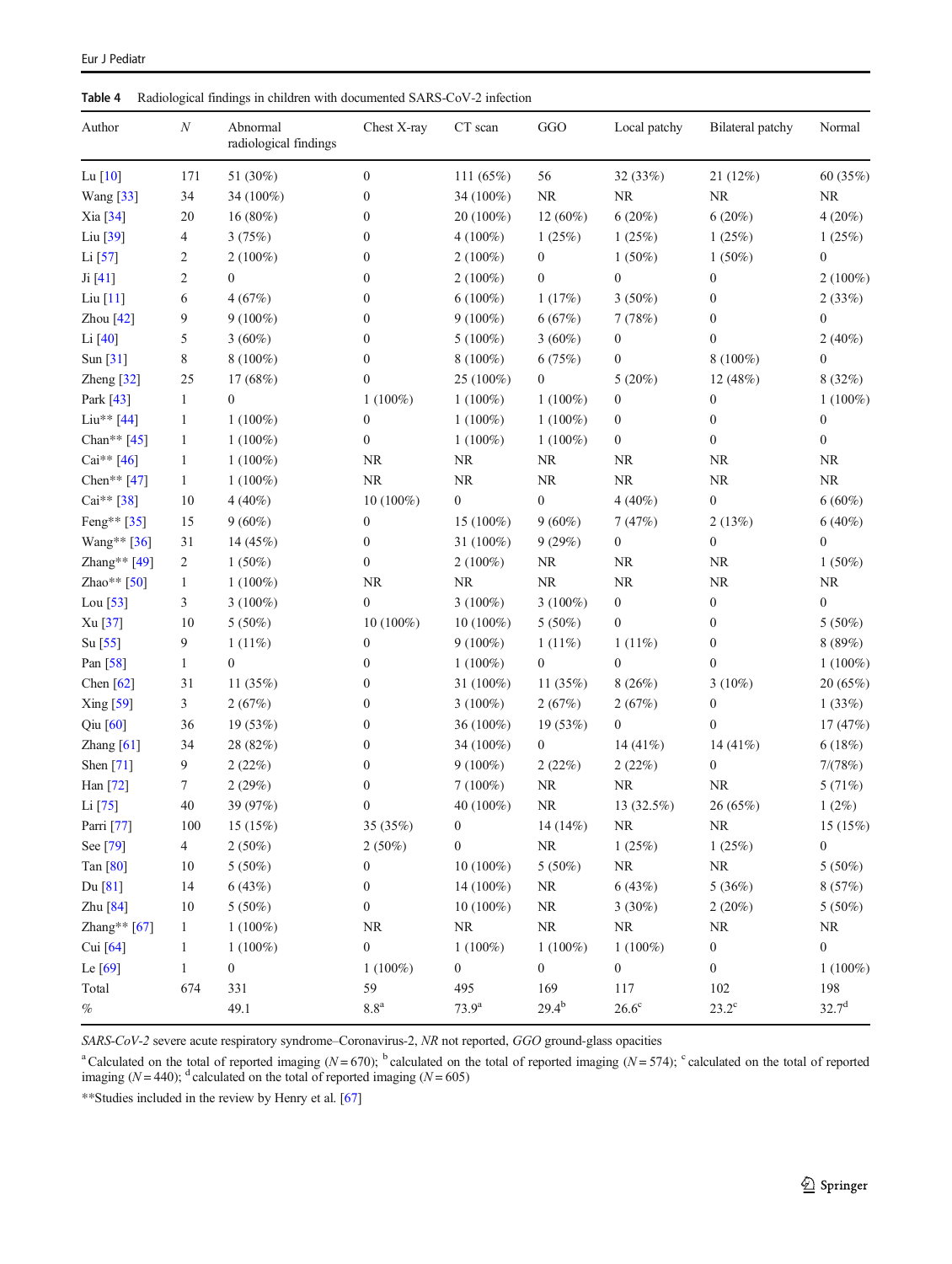| Author                  | $\boldsymbol{N}$ | PICU             | MV                         |                  | Noninvasive Ox Symptomatic alone Antiviral |                | Antibiotic IVIg   |                  | CCS              | <b>IFN</b>        | Other            |
|-------------------------|------------------|------------------|----------------------------|------------------|--------------------------------------------|----------------|-------------------|------------------|------------------|-------------------|------------------|
| Lu $[10]$               | 171              | $3 (2\%)^a$      | $3(2\%)^a$                 | <b>NR</b>        | <b>NR</b>                                  | <b>NR</b>      | <b>NR</b>         | <b>NR</b>        | <b>NR</b>        | <b>NR</b>         | <b>NR</b>        |
| <b>Wang</b> [33]        | 34               | $\boldsymbol{0}$ | $\boldsymbol{0}$           | $\boldsymbol{0}$ | $\boldsymbol{0}$                           | $20(59%)^b$    | $\boldsymbol{0}$  | $\boldsymbol{0}$ | $\boldsymbol{0}$ | 0                 | $\boldsymbol{0}$ |
| Li [57]                 | 2                | $\mathbf{0}$     | $\boldsymbol{0}$           | $2(100\%)$       | $2(100\%)$                                 | $\overline{0}$ | $\mathbf{0}$      | $\mathbf{0}$     | $\mathbf{0}$     | $\boldsymbol{0}$  | $\boldsymbol{0}$ |
| Ji [41]                 | $\overline{2}$   | $\mathbf{0}$     | $\overline{0}$             | $\mathbf{0}$     | $2(100\%)$                                 | $\overline{0}$ | $\mathbf{0}$      | $\mathbf{0}$     | $\boldsymbol{0}$ | $\boldsymbol{0}$  | $\boldsymbol{0}$ |
| Liu $[11]$              | 6                |                  | $1(17%)$ $1(17%)$ $1(17%)$ |                  | $\boldsymbol{0}$                           | 6 $(100\%)^c$  | $\boldsymbol{0}$  | 1(17%)           | 4(67%)           | $\boldsymbol{0}$  | $\boldsymbol{0}$ |
| Li [40]                 | 5                | $\mathbf{0}$     | $\overline{0}$             | $\mathbf{0}$     | $\boldsymbol{0}$                           | $2(40\%)$      | $2(40\%)$         | $5(100\%)$       | $\mathbf{0}$     | $2(40\%)$         | 3 $(60\%)^d$     |
| Sun [31]                | 8                |                  | $2(25%)$ $2(25%)$ 6(75%)   |                  | $\boldsymbol{0}$                           | 8 (100%)       | 5(62%)            | $4(50\%)$        | 5(62%)           | $\boldsymbol{0}$  | 1 $(12\%)^e$     |
| Zheng $[32]$            | 25               | 2(8%)            | 2(8%)                      | $\mathbf{0}$     | $\theta$                                   | 12(48%)        | 13(52%)           | 2(8%)            | $\mathbf{0}$     | 12(48%)           | 1 $(4\%)^f$      |
| Park [43]               | $\mathbf{1}$     | $\boldsymbol{0}$ | $\boldsymbol{0}$           | $\boldsymbol{0}$ | $1(100\%)$                                 | $\overline{0}$ | $\boldsymbol{0}$  | $\boldsymbol{0}$ | $\mathbf{0}$     | $\mathbf{0}$      | $\boldsymbol{0}$ |
| Liu** [44]              | $\mathbf{1}$     | $\boldsymbol{0}$ | $\boldsymbol{0}$           | $\boldsymbol{0}$ | $\boldsymbol{0}$                           | $1(100\%)^g$   | $\overline{0}$    | $\boldsymbol{0}$ | $1(100\%)$       | $\boldsymbol{0}$  | $\boldsymbol{0}$ |
| Cai** $[46]$            | 10               | $\mathbf{0}$     | $\mathbf{0}$               | $\mathbf{0}$     | $5(50\%)$                                  | $\mathbf{0}$   | $5(50\%)$         | $\mathbf{0}$     | $\mathbf{0}$     | $\mathbf{0}$      | $\mathbf{0}$     |
| Wang** [36]             | 31               | $\mathbf{0}$     | $\mathbf{0}$               | $\mathbf{0}$     | 31 (100%)                                  | $\mathbf{0}$   | $\mathbf{0}$      | $\mathbf{0}$     | $\boldsymbol{0}$ | $\boldsymbol{0}$  | $\boldsymbol{0}$ |
| Zhang** $[49]$          | $\overline{c}$   | $\theta$         | $\mathbf{0}$               | $\theta$         | $2(100\%)$                                 | $\mathbf{0}$   | $\theta$          | $\mathbf{0}$     | $\mathbf{0}$     | $\mathbf{0}$      | $\mathbf{0}$     |
| Wei [51]                | 9                | $\mathbf{0}$     | $\mathbf{0}$               | $\mathbf{0}$     | $9(100\%)$                                 | $\mathbf{0}$   | $\mathbf{0}$      | $\mathbf{0}$     | $\mathbf{0}$     | $\mathbf{0}$      | $\boldsymbol{0}$ |
| Lou $[53]$              | 3                | $\mathbf{0}$     | $\boldsymbol{0}$           | $\mathbf{0}$     | 1(33%)                                     | $\mathbf{0}$   | $\mathbf{0}$      | $\mathbf{0}$     | $\boldsymbol{0}$ | 2(67%)            | $\boldsymbol{0}$ |
| Xu [37]                 | 10               | $\mathbf{0}$     | $\overline{0}$             | $\mathbf{0}$     | $\mathbf{0}$                               | $\theta$       | $1(10\%)$         | $1(10\%)$        | $\boldsymbol{0}$ | $10(100\%)$       | $\overline{0}$   |
| Su [55]                 | 9                | $\mathbf{0}$     | $\mathbf{0}$               | $\mathbf{0}$     | $\mathbf{0}$                               | $1(11\%)^h$    | $\mathbf{0}$      | $\mathbf{0}$     | $\mathbf{0}$     | $9(100\%)$        | $\boldsymbol{0}$ |
| Pan [58]                | $\mathbf{1}$     | $\boldsymbol{0}$ | $\boldsymbol{0}$           | NR.              | NR                                         | $\rm NR$       | <b>NR</b>         | NR.              | NR.              | NR.               | NR.              |
| Chen $[62]$             | 31               | $\mathbf{0}$     | $\mathbf{0}$               | $\mathbf{0}$     | $\boldsymbol{0}$                           | $3(10\%)$      | 1(3%)             | $\mathbf{0}$     | $\mathbf{0}$     | 30 (97%)          | $\boldsymbol{0}$ |
| Xing [59]               | 3                | $\mathbf{0}$     | $\boldsymbol{0}$           | $\mathbf{0}$     | $\boldsymbol{0}$                           | $3(100\%)$     | $\boldsymbol{0}$  | $\mathbf{0}$     | $\boldsymbol{0}$ | $3(100\%)$        | $3(100\%)$       |
| Qiu [60]                | 36               | $\mathbf{0}$     | $\mathbf{0}$               | 6(17%)           | $\theta$                                   | 14 (39%)       | $\theta$          | $\mathbf{0}$     | $\mathbf{0}$     | $36(100\%)$ 0     |                  |
| Zhang $[61]$            | 34               | $\mathbf{0}$     | $\mathbf{0}$               | $3(10\%)$        | $\boldsymbol{0}$                           | 28 (82%)       | 30 (88%)          | $\mathbf{0}$     | 5(15%)           | 28 (82%)          | $\boldsymbol{0}$ |
| Shen [71]               | 9                | $\boldsymbol{0}$ | $\boldsymbol{0}$           | $9(100\%)$       | $\boldsymbol{0}$                           | $9(100\%)$     | 5(56%)            | $1(11\%)$        | $1(11\%)$        | $\boldsymbol{0}$  | $\boldsymbol{0}$ |
| Han [72]                | $\tau$           | $\mathbf{0}$     | $\mathbf{0}$               | 2(29%)           | 4(57%)                                     | $\overline{0}$ | $\overline{0}$    | $\mathbf{0}$     | 1(14%)           | $\theta$          | $\boldsymbol{0}$ |
| Cui [64]                | $\mathbf{1}$     | $\mathbf{0}$     | $\mathbf{0}$               | $\mathbf{0}$     | $\boldsymbol{0}$                           | $\mathbf{0}$   | $1(100\%)$        | $\boldsymbol{0}$ | $\boldsymbol{0}$ | $1(100\%)$        | $1(100\%)$       |
| Le [69]                 | 1                | $\mathbf{0}$     | $\mathbf{0}$               | $\theta$         | $\mathbf{0}$                               | $\theta$       | $1(100\%)$        | $\mathbf{0}$     | $\mathbf{0}$     | 0                 | $\mathbf{0}$     |
| Li [75]                 | 40               | $1(2\%)$         | $1(2\%)$                   | <b>NR</b>        | $\mathbf{0}$                               | 20 (50%)       | 13 (31%)          | $4(10\%)$        | $3(7.5\%)$       | 40 (100%)         | $\boldsymbol{0}$ |
| CDC [76]                | 745              | 15(2%)           | 15(2%)                     | <b>NR</b>        | NR.                                        | <b>NR</b>      | $\rm NR$          | NR.              | <b>NR</b>        | <b>NR</b>         | NR.              |
| Parri [77]              | 100              | 1(1%)            | 1(1%)                      | 8(8%)            | <b>NR</b>                                  | <b>NR</b>      | <b>NR</b>         | <b>NR</b>        | <b>NR</b>        | <b>NR</b>         | <b>NR</b>        |
| Tagarro <sup>[78]</sup> | 41               | $4(10\%)$        | 1(3%)                      | 3(7%)            | <b>NR</b>                                  | <b>NR</b>      | <b>NR</b>         | <b>NR</b>        | <b>NR</b>        | <b>NR</b>         | <b>NR</b>        |
| See [79]                | 4                | $\mathbf{0}$     | $\boldsymbol{0}$           | $\mathbf{0}$     | 3(75%)                                     | $\overline{0}$ | 1(25%)            | $\mathbf{0}$     | $\mathbf{0}$     | 0                 | $\boldsymbol{0}$ |
| Tan $[80]$              | 10               | $\mathbf{0}$     | $\mathbf{0}$               | $\mathbf{0}$     | $9(90\%)$                                  | $\overline{0}$ | $1(10\%)$         | $\mathbf{0}$     | $\mathbf{0}$     | $\overline{0}$    | $\boldsymbol{0}$ |
| Zhu [84]                | 10               | $\boldsymbol{0}$ | $\boldsymbol{0}$           | $1(10\%)$        | $4(40\%)$                                  | 5(50%)         | $1(10\%)$         | $\boldsymbol{0}$ | $\boldsymbol{0}$ | $4(40\%)$         | $\boldsymbol{0}$ |
| Total                   | 1402             | 29               | 26                         | 41               | 73                                         | 132            | 80                | 18               | 20               | 177               | 9                |
| $\%$                    |                  | 2.1              | 1.9                        | $9.2^{i}$        | $21.2^{j}$                                 | $38.4^{j}$     | $23.3^{\text{j}}$ | $5.2^{\text{j}}$ | $5.8^{\text{j}}$ | $51.5^{\text{j}}$ | $2.6^{j}$        |

<span id="page-11-0"></span>Table 5 Treatments used in children with documented SARS-CoV-2 infection

SARS-CoV-2 severe acute respiratory syndrome–Coronavirus-2, NR not reported, PICU pediatric intensive care unit, MV mechanical ventilation, Noninvasive Ox noninvasive oxygen, IVIg intravenous immunoglobulin, CCS corticosteroids, IFN interferon

<sup>a</sup> All with coexisting conditions (hydronephrosis, leukemia, and intussusception); <sup>b</sup> lopinavir and ritonavir; <sup>c</sup> ribavirin 2/6; oseltamivir 6/6; <sup>d</sup> 3/5 montelukast; <sup>e</sup> 1/8 plasmapheresis; <sup>f</sup> 1 also kidney replacement; <sup>g</sup> ribavirin; <sup>h</sup> ribavirin; <sup>i</sup> calculated on the total of reported treatments (N = 957); <sup>j</sup> calculated on the total of reported treatments ( $N = 1058$ )

\*\*Studies included in the review by Henry et al. [\[67\]](#page-15-0)

Chinese. Given the large amount of currently published papers on COVID-19, we have decided to base our research on a single but robust database. However, this strategy might implicate possible selection bias of the included studies. Moreover, our findings are essentially based on limited case series and case reports, therefore laboratory parameters of interest were not consistently reported and reference ranges were not always clearly defined. Similarly, radiological patterns were difficult to compare, as the description of the included cases was not standardized.

However, despite the scarce and extremely heterogeneous evidence on pediatric patients with COVID-19, the use of systematic databases allowed us to review at a glance and interpret the majority of published studies up to 1 May 2020.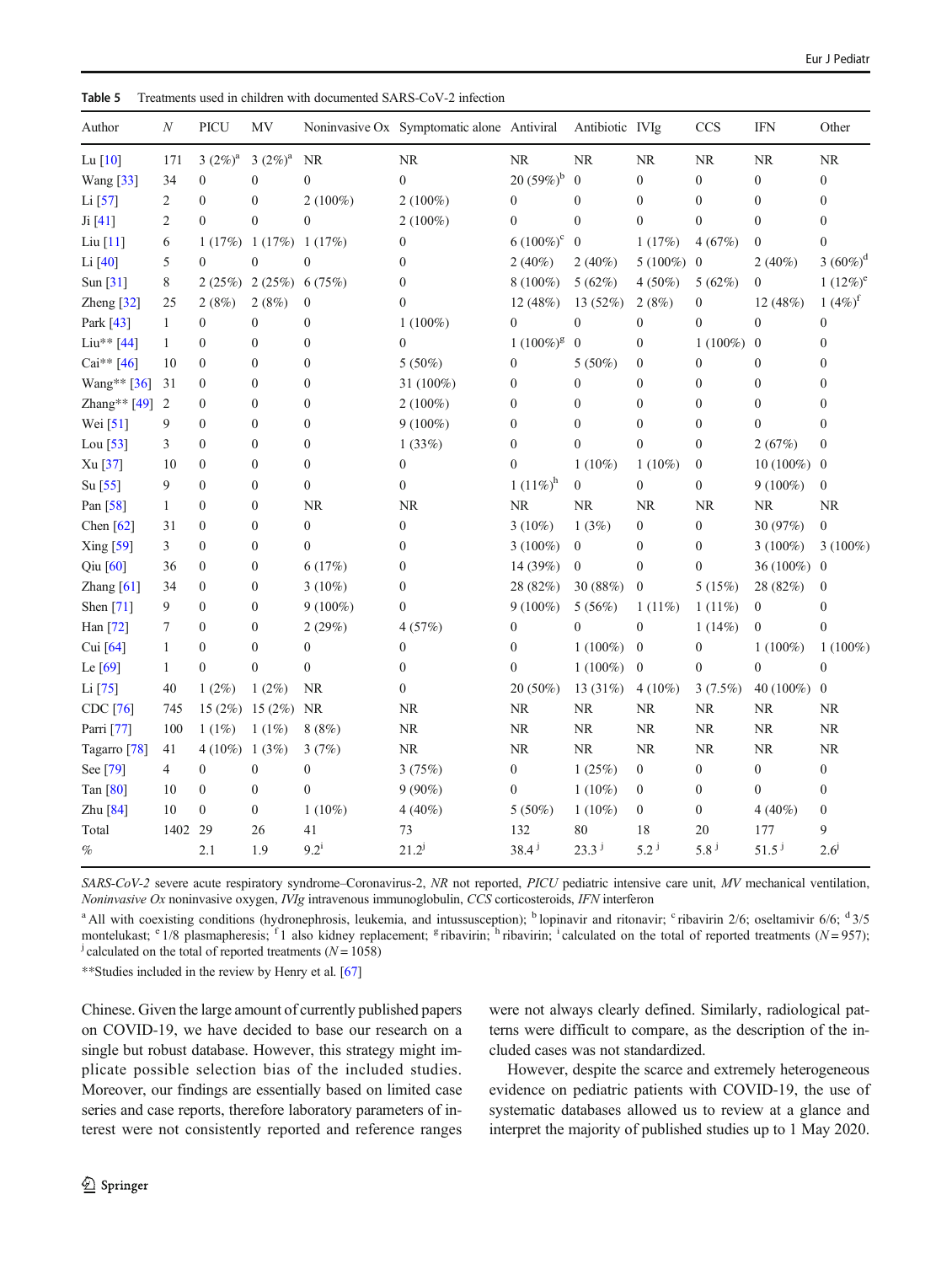| Table 6                                                                                                |                                                                               | Clinical features and laboratory results in newborns and infants $\leq 3$ months of age with documented SARS-CoV-2 infection                                                    |                                                                               |                                                              |                                                                             |                                                                                                    |                                                   |                                                                         |                                                                                                  |                                     |                                                                                                        |                                                                                        |                                                                                                                          |                                                                   |                                                            |                                                                                                                                    |                                                                                                                                                                                                                                                                                                                      |                                                                                                                    |
|--------------------------------------------------------------------------------------------------------|-------------------------------------------------------------------------------|---------------------------------------------------------------------------------------------------------------------------------------------------------------------------------|-------------------------------------------------------------------------------|--------------------------------------------------------------|-----------------------------------------------------------------------------|----------------------------------------------------------------------------------------------------|---------------------------------------------------|-------------------------------------------------------------------------|--------------------------------------------------------------------------------------------------|-------------------------------------|--------------------------------------------------------------------------------------------------------|----------------------------------------------------------------------------------------|--------------------------------------------------------------------------------------------------------------------------|-------------------------------------------------------------------|------------------------------------------------------------|------------------------------------------------------------------------------------------------------------------------------------|----------------------------------------------------------------------------------------------------------------------------------------------------------------------------------------------------------------------------------------------------------------------------------------------------------------------|--------------------------------------------------------------------------------------------------------------------|
| Author                                                                                                 | z                                                                             | Clinical features                                                                                                                                                               |                                                                               |                                                              |                                                                             | Symptoms                                                                                           |                                                   |                                                                         |                                                                                                  |                                     |                                                                                                        | Family contact Labs                                                                    |                                                                                                                          |                                                                   |                                                            |                                                                                                                                    |                                                                                                                                                                                                                                                                                                                      |                                                                                                                    |
|                                                                                                        |                                                                               | Asymptomatic                                                                                                                                                                    | Mild                                                                          | Moderate                                                     | Severe                                                                      | Fever                                                                                              | Cough                                             | Dyspneic                                                                | Vomiting                                                                                         | intolerance<br>Feeding              |                                                                                                        | High<br>WBC                                                                            | Low $L$                                                                                                                  | $\frac{8}{2}$                                                     | High<br>Plt                                                | High CRP-<br>PCT                                                                                                                   | High<br>CPK                                                                                                                                                                                                                                                                                                          | transaminase<br>High                                                                                               |
| Zeng [23]<br>Kamli-Aghdam<br>Zeng** [68]<br>Wang [70]<br>Wang [63]<br>Zhu [65]<br>Lu [66]              | $(0.8 \text{ m})$<br>1(1 m)<br>$1(1 \text{ m})$<br>$3(3 \text{ m})$<br>1(1 m) | $1(100\%)$<br>$(33\%)$<br>$\circ$<br>$\subset$<br>$\subset$                                                                                                                     | 1(100%)<br>1 (100%)<br>$8~(80\%)$<br>1(33%)<br>$\circ$<br>$\circ$<br>$\circ$  | 3 (100%)<br>1(100%)<br>$\circ$ $\circ$<br>$\circ$<br>$\circ$ | $\frac{0}{2}$ (20%)<br>$1(3\%)$<br>$\circ$<br>$\circ$<br>$\circ$<br>$\circ$ | $1\ (100\%)$<br>$2\ (67\%)$<br>$1\ (33\%)$<br>$\frac{0}{2} (20\%)$<br>$\widetilde{\Xi}$<br>$\circ$ | ž<br>$\circ$<br>$\circ$<br>$\circ$<br>$\circ$     | 1(100%)<br>1(33%)<br>6(60%)<br>$1(33%)$<br>$\widetilde{\Xi}$<br>$\circ$ | $\circ$<br>$\circ$<br>$\circ$<br>$1(100\%)$<br>1(33%)<br>$\widetilde{\Xi}$<br>$\circ$<br>$\circ$ | 1(100%)<br>1(33%)<br>$0$<br>4 (40%) | $1(100%)$<br>$10(100%)$<br>3(100%)<br>$3~(100\%)$ NR<br>$\widetilde{\Xi}$<br>$\widetilde{\Xi}$         | $_0^{2\ (67\%)}$<br>NR<br>3 (30%)<br>$\widetilde{\Xi}$<br>$\widetilde{\Xi}$<br>$\circ$ | 1(100%)<br>$\begin{array}{c} 2 \ (67\%) \\ 0 \end{array}$<br>$\widetilde{\Xi}$<br>$\widetilde{\Xi}$<br>$\widetilde{\Xi}$ | NR $_{2\ (20\%)}$<br>$\widetilde{\Xi}$<br>$\widetilde{\Xi}$<br>Ĕ. | 1(100%)<br>ž<br><b>登兰</b><br>ž.<br>$\circ$                 | 1(100%)<br>$\frac{0}{2(20\%)}$<br>$\widetilde{\Xi}$<br>Ĕ<br>$\circ$                                                                | $\begin{array}{l} \tilde{\mathbf{H}} \\ \tilde{\mathbf{H}} \\ \tilde{\mathbf{H}} \\ \tilde{\mathbf{H}} \\ \tilde{\mathbf{H}} \\ \tilde{\mathbf{H}} \\ \tilde{\mathbf{H}} \\ \tilde{\mathbf{H}} \\ \tilde{\mathbf{H}} \\ \tilde{\mathbf{H}} \\ \tilde{\mathbf{H}} \\ \end{array}$<br>$\frac{1\, (100\%)}{2\, (20\%)}$ | $\frac{1}{2}\frac{(100\%)}{(20\%)}$<br>$1\,(33\%)$ NR<br>$\widetilde{\Xi} \, \widetilde{\Xi}$<br>$\widetilde{\Xi}$ |
| Buonsenso <sup>[82]</sup><br>Canarutto <sup>[74]</sup><br>Dong [22]<br>Han [83]<br>[73]<br>Total<br>of | 25 (17 m)<br>$2(2m)$<br>$1~(1~{\rm m})$                                       | 1(100%)<br>2(100%)<br>$\frac{5}{20.0}$<br>$\circ$                                                                                                                               | $1\ (100\%)$<br>48.0<br>$\overline{\mathbf{C}}$<br>$\circ$ $\circ$<br>$\circ$ | 1(100%<br>50.0<br>$\circ$<br>$\circ$                         | 12.0<br>$\circ$ $\circ$<br>$\circ$<br>$\circ$                               | $\begin{array}{c} 1\,(100\%) \\ 0 \end{array}$<br>$1\, (100\%)$<br>0.0<br>$\circ$                  | $1\ (100\%)$<br>$1\, (100\%)$<br>32,0<br>$\circ$  | $1~(100\%)$<br>8.0<br>$\circ$<br>$\circ$                                | $\frac{1}{3}$ (100%)<br>$\overline{2}$<br>$\circ$<br>$\circ$                                     | 0000007                             | $\begin{array}{l} 2\,(100\%) \\ 1\,(100\%) \\ 21 \\ 84 \\ \end{array}$<br>1(100%)<br>$\widetilde{\Xi}$ | $\circ$ $\frac{1}{2}$ $\circ$ $\circ$                                                  | 1(100%)<br>$E \circ R$<br>$\circ$                                                                                        | $\widetilde{\Xi}$<br>$\overline{16}$<br>$\circ$ +<br>$\circ$      | $\circ$ $\circ$<br>Ĕ<br>$\circ$ $\sim$ $\infty$<br>$\circ$ | ž<br>$\circ$ - $\circ$                                                                                                             | $E \circ n2$<br>$\widetilde{\Xi}$ o                                                                                                                                                                                                                                                                                  | $E \circ E \circ \eta$                                                                                             |
| Table 7                                                                                                |                                                                               | SARS-CoV-2 severe acute respiratory syndrome-Coronavirus-2, N<br>Radiological findings and treatments used in newborns<br>**Studies included in the review by Henry et al. [67] |                                                                               |                                                              |                                                                             |                                                                                                    |                                                   |                                                                         | and infants $\leq$ 3 months of age with documented SARS-CoV-2 infection                          |                                     |                                                                                                        |                                                                                        |                                                                                                                          |                                                                   |                                                            | R not reported, WBC white blood cell, L lymphocyte, Plt platelet, CRP C-reactive protein, PCT procalcitonin, CPK creatine kinase   |                                                                                                                                                                                                                                                                                                                      |                                                                                                                    |
| Author                                                                                                 | z                                                                             |                                                                                                                                                                                 | Radiology findings                                                            |                                                              |                                                                             |                                                                                                    |                                                   |                                                                         |                                                                                                  |                                     |                                                                                                        | Treatment                                                                              |                                                                                                                          |                                                                   |                                                            |                                                                                                                                    |                                                                                                                                                                                                                                                                                                                      |                                                                                                                    |
|                                                                                                        |                                                                               | Abnormal                                                                                                                                                                        |                                                                               | Chest X-ray                                                  | CT-scan                                                                     | GGO                                                                                                |                                                   | Local patchy                                                            | Bilateral patchy                                                                                 |                                     | Normal                                                                                                 | PICU                                                                                   | ΧŇ                                                                                                                       |                                                                   | Symptomatic alone                                          | Antibiotic                                                                                                                         | $\rm_{Ny}$                                                                                                                                                                                                                                                                                                           | EN                                                                                                                 |
| $Zeng** [68]$<br>Wang [63]<br>Zhu [65]<br>Lu [66]                                                      | 3                                                                             | $1(100\%)$<br>1(100%)<br>7 (70%)<br>$\widetilde{\Xi}$<br>$10(8 \text{ m})$<br>$1(1 \text{ m})$<br>$1(1 \text{ m})$                                                              | Ĕ<br>Ĕ                                                                        | 10 (100%)                                                    | $1(100\%)$<br>ž<br>Ĕ                                                        | 1(10%)<br>Ĕ<br>$\widetilde{\Xi}$<br>$\circ$                                                        | 1(100%)<br>$1\, (10\%)$<br>ğ<br>$\widetilde{\Xi}$ |                                                                         | 3(30%)<br>Ĕ<br>ž                                                                                 |                                     | 3(30%)<br>$\widetilde{\Xi}$<br>$\widetilde{\Xi}$                                                       | $\widetilde{\Xi}$<br>Ĕ                                                                 | <b>c</b> Ž                                                                                                               | 9(90%)<br>$\widetilde{\Xi}$<br>Ĕ                                  |                                                            | $\widetilde{\Xi}$                                                                                                                  | $1~(10\%)$ NR<br>Ĕ                                                                                                                                                                                                                                                                                                   | Ĕ<br>Ĕ                                                                                                             |
| Wang [70]<br>Zeng <sub>[23]</sub>                                                                      |                                                                               | 3(100%)<br>$\widetilde{\Xi}$<br>$3(3 \text{ m})$                                                                                                                                | E                                                                             | 3 (100%)                                                     | ã<br>$\circ$                                                                | Ĕ                                                                                                  | NR<br>3 (100%)                                    |                                                                         | Ĕ<br>$\circ$ $\circ$                                                                             | $\circ$                             | $\widetilde{\Xi}$                                                                                      | 1(33%)<br>$\circ$                                                                      | 1(33%)<br>$\circ$                                                                                                        | 2(67%)                                                            |                                                            | 1(33%)<br>$\widetilde{\Xi}$                                                                                                        | $\circ$<br>$\circ$                                                                                                                                                                                                                                                                                                   | $1\, (100\%)$                                                                                                      |
| Kamli-Aghdam <sup>[73]</sup><br>Canarutto $[74]$<br>$\text{Long}$ [22]                                 |                                                                               | $\circ$<br>$\circ$<br>$\circ$<br>$(1 \; \mathrm{m})$<br>$(1 \text{ m})$                                                                                                         | $\circ$                                                                       | 1(100%<br>1(100%                                             | $1(100\%)$<br>$\circ$<br>$\circ$                                            | $\circ \circ \circ \circ$                                                                          | $\circ \circ \circ$                               |                                                                         | $\circ$<br>$\circ$                                                                               |                                     | 1(100%)<br>1(100%)<br>$1~(100\%)$                                                                      | 1 (100%)<br>$\circ$<br>⌒                                                               | $\circ$                                                                                                                  | $1(100\%)$<br>$\circ$                                             |                                                            | 1 (100%)<br>$\circ$ $\circ$                                                                                                        | $\circ$<br>$\circ$<br>$\circ$                                                                                                                                                                                                                                                                                        | $\circ$<br>$\circ$<br>$\circ$                                                                                      |
| Buonsenso <sup>[82]</sup><br>Han [83]<br>Total<br>$\mathcal{C}$                                        |                                                                               | ž<br>12<br>48<br>$\circ$<br>25(15 m)<br>$2\ (2\ \mathrm{m})$                                                                                                                    | $\widetilde{\Xi}$<br>$\overline{16}$<br>$\mathcal{R}$                         | 1(100%                                                       | g<br>$\circ$<br>$\sim$<br>$\infty$                                          | ž<br>$\circ$                                                                                       | $\widetilde{\Xi}$<br>50<br>$\circ$                |                                                                         | $E_0$ $\sim$ $n$                                                                                 | 28                                  | 1(100%)<br>$\widetilde{\Xi}$                                                                           | Ž<br>$\circ$<br>$\sim$                                                                 | Ĕ<br>$\circ$                                                                                                             | $1(100\%)$<br>$\widetilde{\Xi}$<br>$\sim$                         |                                                            | $\widetilde{\Xi}$<br>$12$<br>48<br>$\circ$                                                                                         | <b>NE</b><br>$\overline{4}$                                                                                                                                                                                                                                                                                          | <b>NE</b><br>$\sim$                                                                                                |
|                                                                                                        |                                                                               | SARS-CoV-2 severe acute respiratory syndrome-Coronavirus-2,<br>**Studies included in the review by Henry et al. [67]<br>noglobulin, CCS corticosteroids, IFN interferon         |                                                                               |                                                              |                                                                             |                                                                                                    |                                                   |                                                                         |                                                                                                  |                                     |                                                                                                        |                                                                                        |                                                                                                                          |                                                                   |                                                            | NR not reported, GGO ground-glass opacities, PICU pediatric intensive care unit, MV mechanical ventilation, IVIg intravenous immu- |                                                                                                                                                                                                                                                                                                                      |                                                                                                                    |

## <span id="page-12-0"></span>Eur J Pediatr

 $\mathcal{D}$  Springer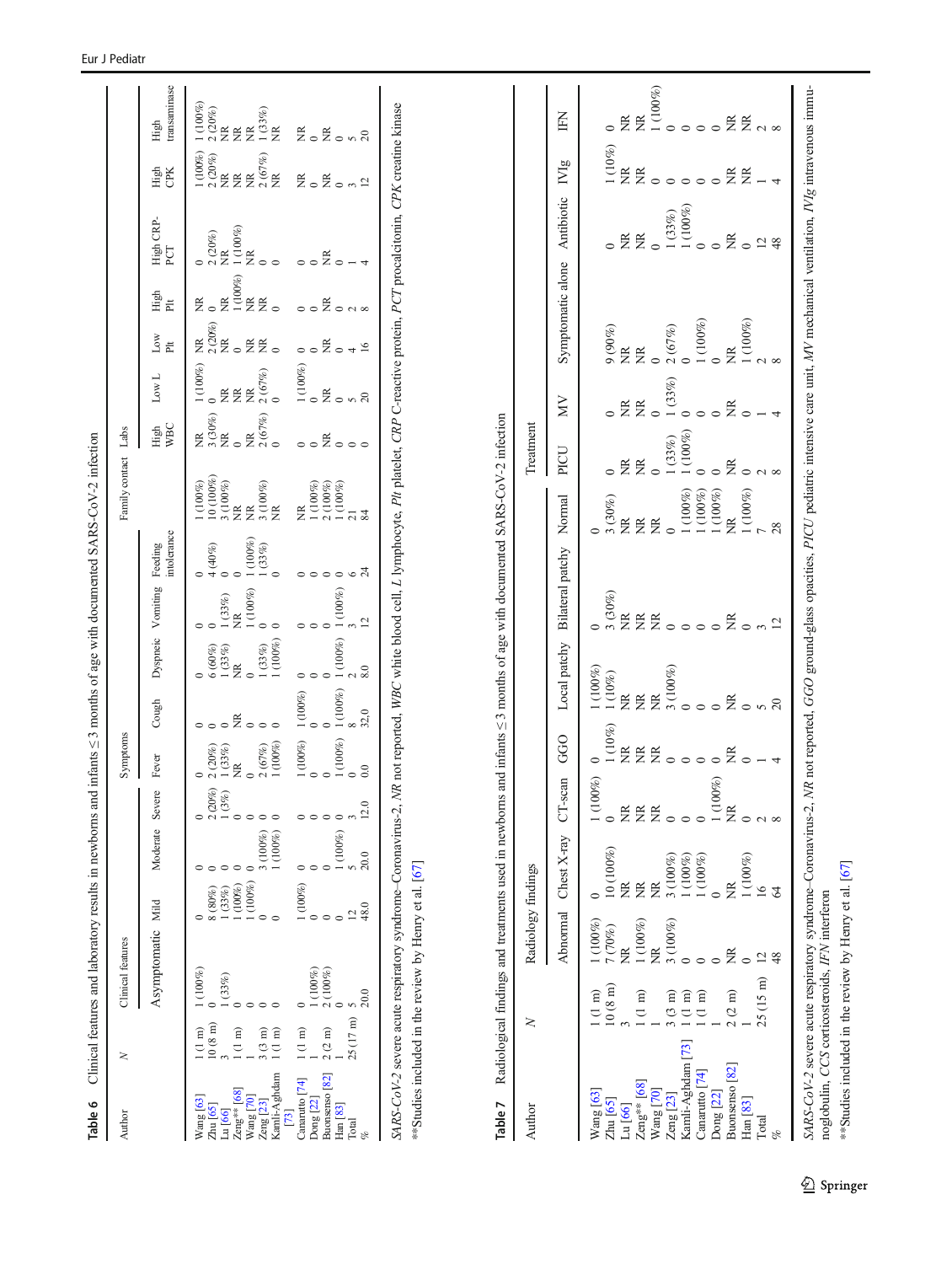# <span id="page-13-0"></span>Conclusion

SARS-CoV-2 affects children less commonly and severely in comparison to adults, with an estimated very low mortality rate, but there is growing evidence showing that they are as susceptible to become infected as adults. This could be due either to the fact that children are less frequently exposed to the main sources of transmission (in particular, nosocomial), and that they tend to show milder symptoms, therefore may be less often tested. In symptomatic patients, laboratory and radiology findings are mainly nonspecific, but could help identifying those who are severely ill. Larger epidemiological and clinical cohort studies are needed to better understand possible implications of COVID-19 infection in children.

Acknowledgments The authors are grateful to all the residents in Pediatrics at the University of Udine for their valuable contribution.

Authors' Contributions I.L. conceptualized the systematic review, performed the electronic search, evaluated articles for eligibility, extracted relevant data, interpreted the results, and drafted sections of the manuscript.

C.P. contributed to study design, screened search results, reviewed all included studies, and reviewed and revised the manuscript.

M.B. and M.F. contributed to study design, developed search terms and performed the electronic search, and reviewed and revised the manuscript.

A.N. contributed to study design, reviewed and revised the manuscript, and provided mentorship.

A.P., E.V., and P.C. conceptualized and designed the study, coordinated and supervised data collection, and critically reviewed the manuscript for important intellectual content.

All authors approved the final manuscript as submitted and agree to be accountable for all aspects of the work.

## Compliance with ethical statement

Conflict of interest The authors declare that they have no competing interests.

Ethical statement This article does not contain any studies with human participants or animals performed by any of the authors.

## References

- 1. Li Q, Guan X, Wu P, Wang X, Zhou L, Tong Y, Ren R, Leung KSM, Lau EHY, Wong JY, Xing X, Xiang N, Wu Y, Li C, Chen Q, Li D, Liu T, Zhao J, Liu M, Tu W, Chen C, Jin L, Yang R, Wang Q, Zhou S, Wang R, Liu H, Luo Y, Liu Y, Shao G, Li H, Tao Z, Yang Y, Deng Z, Liu B, Ma Z, Zhang Y, Shi G, Lam TTY, Wu JT, Gao GF, Cowling BJ, Yang B, Leung GM, Feng Z (2020) Early transmission dynamics in Wuhan, China, of novel Coronavirus-infected pneumonia. N Engl J Med 382:1199– 1207. <https://doi.org/10.1056/NEJMoa2001316>
- 2. Zhu N, Zhang D, Wang W, Li X, Yang B, Song J, Zhao X, Huang B, Shi W, Lu R, Niu P, Zhan F, Ma X, Wang D, Xu W, Wu G, Gao GF, Tan W, China Novel Coronavirus Investigating and Research Team (2020) A novel Coronavirus from patients with

pneumonia in China, 2019. N Engl J Med 382:727–733. [https://](https://doi.org/10.1056/NEJMoa2001017) [doi.org/10.1056/NEJMoa2001017](https://doi.org/10.1056/NEJMoa2001017)

- 3. Drosten C, Günther S, Preiser W, van der Werf S, Brodt HR, Becker S, Rabenau H, Panning M, Kolesnikova L, Fouchier RAM, Berger A, Burguière AM, Cinatl J, Eickmann M, Escriou N, Grywna K, Kramme S, Manuguerra JC, Müller S, Rickerts V, Stürmer M, Vieth S, Klenk HD, Osterhaus ADME, Schmitz H, Doerr HW (2003) Identification of a novel coronavirus in patients with severe acute respiratory syndrome. N Engl J Med 348:1967– 1976. <https://doi.org/10.1056/NEJMoa030747>
- 4. de Groot RJ, Baker SC, Baric RS, Brown CS, Drosten C, Enjuanes L, Fouchier RAM, Galiano M, Gorbalenya AE, Memish ZA, Perlman S, Poon LLM, Snijder EJ, Stephens GM, Woo PCY, Zaki AM, Zambon M, Ziebuhr J (2013) Middle East respiratory syndrome Coronavirus (MERS-CoV): announcement of the Coronavirus study group. J Virol 87:7790–7792. [https://doi.](https://doi.org/10.1128/JVI.01244-13) [org/10.1128/JVI.01244-13](https://doi.org/10.1128/JVI.01244-13)
- 5. Ashour HM, Elkhatib WF, Rahman MM, Elshabrawy HA (2020) Insights into the recent 2019 novel Coronavirus (SARS-CoV-2) in light of past human Coronavirus outbreaks. Pathogens 9. [https://](https://doi.org/10.3390/pathogens9030186) [doi.org/10.3390/pathogens9030186](https://doi.org/10.3390/pathogens9030186)
- 6. Coronaviridae Study Group of the International Committee on Taxonomy of Viruses (2020) The species severe acute respiratory syndrome-related coronavirus: classifying 2019-nCoV and naming it SARS-CoV-2. Nat Microbiol 5:536–544. [https://doi.org/10.](https://doi.org/10.1038/s41564-020-0695-z) [1038/s41564-020-0695-z](https://doi.org/10.1038/s41564-020-0695-z)
- 7. WHO Director-General's opening remarks at the media briefing on COVID-19-11 March 2020. https://www.who.int/dg/ speeches/detail/who-director-general-s-opening-remarks-at-themedia-briefing-on-covid-19%2D%2D-11-march-2020.
- 8. Statement on the second meeting of the International Health Regulations (2005) Emergency Committee regarding the outbreak of novel coronavirus (2019-nCoV). https://www.who.int/newsroom/detail/30-01-2020-statement-on-the-second-meeting-ofthe-international-health-regulations-(2005)-emergencycommittee-regarding-the-outbreak-of-novel-coronavirus-(2019 ncov).
- 9. Dong E, Du H, Gardner L (2020) An interactive web-based dashboard to track COVID-19 in real time. The Lancet Infectious Diseases 0: [https://doi.org/10.1016/S1473-3099\(20\)30120-1](https://doi.org/10.1016/S1473-3099(20)30120-1)
- 10. Lu X, Zhang L, Du H et al (2020) SARS-CoV-2 infection in children. N Engl J Med 382:1663–1665. [https://doi.org/10.1056/](https://doi.org/10.1056/NEJMc2005073) [NEJMc2005073](https://doi.org/10.1056/NEJMc2005073)
- 11. Liu W, Zhang Q, Chen J et al (2020) Detection of Covid-19 in children in early January 2020 in Wuhan, China. New England Journal of Medicine
- 12. Wu Z, McGoogan JM (2020) Characteristics of and important lessons from the Coronavirus Disease 2019 (COVID-19) outbreak in China: summary of a report of 72 314 cases from the Chinese Center for Disease Control and Prevention. JAMA. 323:1239. <https://doi.org/10.1001/jama.2020.2648>
- 13. Livingston E, Bucher K (2020) Coronavirus Disease 2019 (COVID-19) in Italy. JAMA. 323:1335. [https://doi.org/10.1001/](https://doi.org/10.1001/jama.2020.4344) [jama.2020.4344](https://doi.org/10.1001/jama.2020.4344)
- 14. COVID-19 Integrated Surveillance  $_{GB}$ -ISS. https://www.iss.it/ covid-19-integrated-surveillance. Accessed 30 Mar 2020
- 15. Onder G, Rezza G, Brusaferro S (2020) Case-fatality rate and characteristics of patients dying in relation to COVID-19 in Italy. JAMA. <https://doi.org/10.1001/jama.2020.4683>
- 16. Dong Y, Mo X, Hu Y, Qi X, Jiang F, Jiang Z, Tong S (2020) Epidemiological characteristics of 2143 pediatric patients with 2019 Coronavirus disease in China. Pediatrics.:e20200702. <https://doi.org/10.1542/peds.2020-0702>
- 17. Schwartz DA (2020) An analysis of 38 pregnant women with COVID-19, their newborn infants, and maternal-fetal transmission of SARS-CoV-2: maternal Coronavirus infections and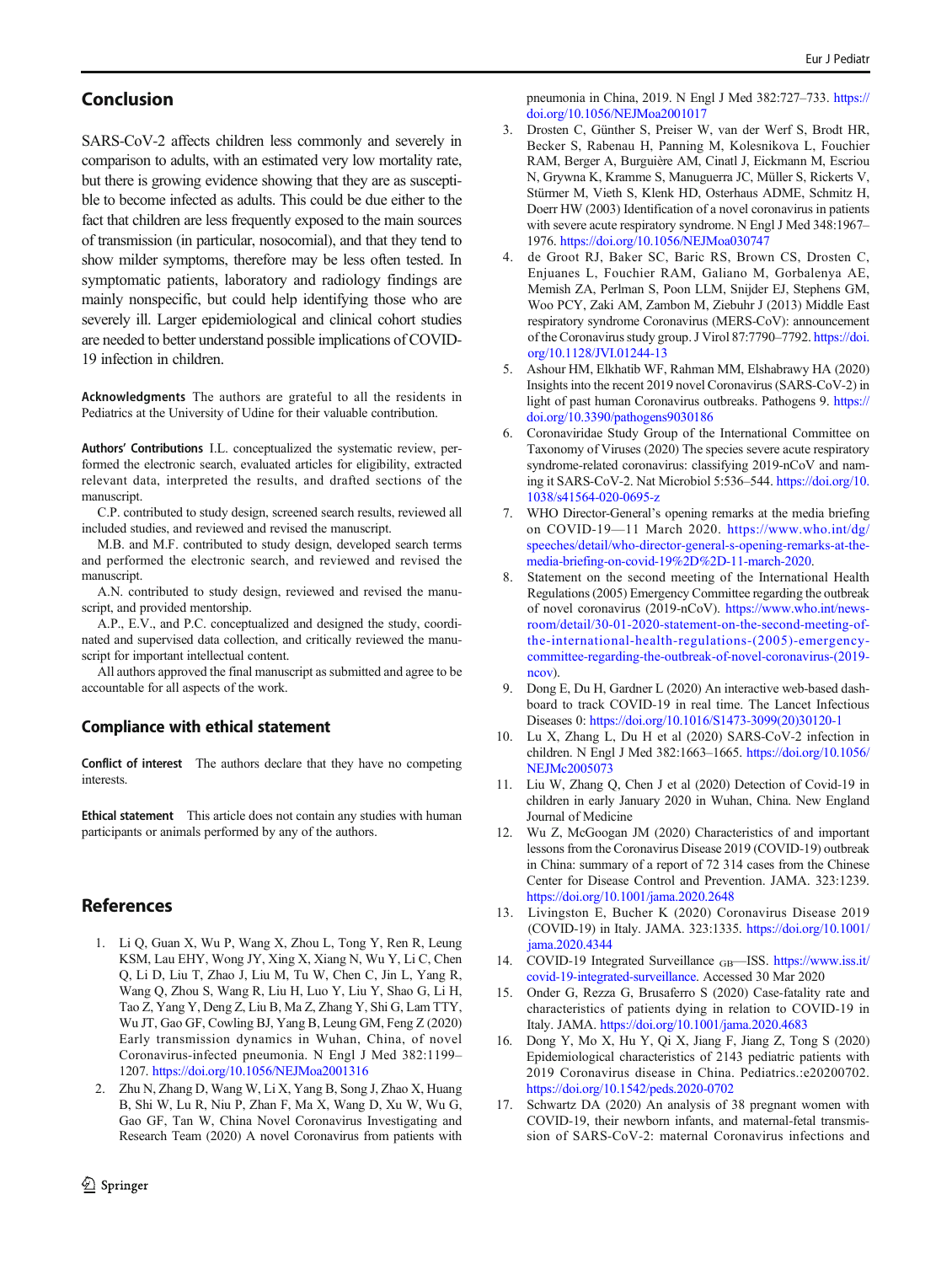<span id="page-14-0"></span>pregnancy outcomes. Arch Pathol Lab Med. [https://doi.org/10.](https://doi.org/10.5858/arpa.2020-0901-SA) [5858/arpa.2020-0901-SA](https://doi.org/10.5858/arpa.2020-0901-SA)

- 18. Yang H, Wang C, Poon LC (2020) Novel coronavirus infection and pregnancy. Ultrasound Obstet Gynecol 55:435–437. [https://](https://doi.org/10.1002/uog.22006) [doi.org/10.1002/uog.22006](https://doi.org/10.1002/uog.22006)
- 19. Chen H, Guo J, Wang C, Luo F, Yu X, Zhang W, Li J, Zhao D, Xu D, Gong Q, Liao J, Yang H, Hou W, Zhang Y (2020) Clinical characteristics and intrauterine vertical transmission potential of COVID-19 infection in nine pregnant women: a retrospective review of medical records. Lancet 395:809–815. [https://doi.org/10.](https://doi.org/10.1016/S0140-6736(20)30360-3) [1016/S0140-6736\(20\)30360-3](https://doi.org/10.1016/S0140-6736(20)30360-3)
- 20. Peng Z, Wang J, Mo Y, Duan W, Xiang G, Yi M, Bao L, Shi Y (2020) Unlikely SARS-CoV-2 vertical transmission from mother to child: a case report. J Infect Public Health 13:818–820. [https://](https://doi.org/10.1016/j.jiph.2020.04.004) [doi.org/10.1016/j.jiph.2020.04.004](https://doi.org/10.1016/j.jiph.2020.04.004)
- 21. Zeng H, Xu C, Fan J, Tang Y, Deng Q, Zhang W, Long X (2020) Antibodies in infants born to mothers with COVID-19 pneumonia. JAMA. <https://doi.org/10.1001/jama.2020.4861>
- 22. Dong L, Tian J, He S, Zhu C, Wang J, Liu C, Yang J (2020) Possible vertical transmission of SARS-CoV-2 from an infected mother to her newborn. JAMA. [https://doi.org/10.1001/jama.](https://doi.org/10.1001/jama.2020.4621) [2020.4621](https://doi.org/10.1001/jama.2020.4621)
- 23. Zeng L, Xia S, Yuan W, Yan K, Xiao F, Shao J, Zhou W (2020) Neonatal early-onset infection with SARS-CoV-2 in 33 neonates born to mothers with COVID-19 in Wuhan. China JAMA Pediatr. <https://doi.org/10.1001/jamapediatrics.2020.0878>
- 24. Wang L, Shi Y, Xiao T et al (2020) Chinese expert consensus on the perinatal and neonatal management for the prevention and control of the 2019 novel coronavirus infection (first edition). Ann Transl Med 8:47. <https://doi.org/10.21037/atm.2020.02.20>
- 25. CDC (2020) Coronavirus Disease 2019 (COVID-19). In: Centers for Disease Control and Prevention. https://www.cdc.gov/ coronavirus/2019-ncov/hcp/inpatient-obstetric-healthcareguidance.html.
- 26. Moher D, Liberati A, Tetzlaff J, Altman DG, The PRISMA Group (2009) Preferred reporting items for systematic reviews and metaanalyses: the PRISMA statement. PLoS Med 6:e1000097. [https://](https://doi.org/10.1371/journal.pmed.1000097) [doi.org/10.1371/journal.pmed.1000097](https://doi.org/10.1371/journal.pmed.1000097)
- 27. Munn Z, Moola S, Riitano D, Lisy K (2014) The development of a critical appraisal tool for use in systematic reviews addressing questions of prevalence. Int J Health Policy Manag 3:123–128. <https://doi.org/10.15171/ijhpm.2014.71>
- 28. Chen Z-M, Fu J-F, Shu Q, Chen YH, Hua CZ, Li FB, Lin R, Tang LF, Wang TL, Wang W, Wang YS, Xu WZ, Yang ZH, Ye S, Yuan TM, Zhang CM, Zhang YY (2020) Diagnosis and treatment recommendations for pediatric respiratory infection caused by the 2019 novel coronavirus. World J Pediatr. [https://doi.org/10.1007/](https://doi.org/10.1007/s12519-020-00345-5) [s12519-020-00345-5](https://doi.org/10.1007/s12519-020-00345-5)
- 29. Korean Society of Infectious Diseases, Korean Society of Pediatric Infectious Diseases, Korean Society of Epidemiology et al (2020) Report on the epidemiological features of Coronavirus Disease 2019 (COVID-19) outbreak in the Republic of Korea from January 19 to March 2, 2020. J Korean Med Sci 35:e112. <https://doi.org/10.3346/jkms.2020.35.e112>
- 30. D'Antiga L (2020) Coronaviruses and immunosuppressed patients. The facts during the third epidemic. Liver Transpl. [https://](https://doi.org/10.1002/lt.25756) [doi.org/10.1002/lt.25756](https://doi.org/10.1002/lt.25756)
- 31. Sun D, Li H, Lu X-X, Xiao H, Ren J, Zhang FR, Liu ZS (2020) Clinical features of severe pediatric patients with coronavirus disease 2019 in Wuhan: a single center's observational study. World J Pediatr. <https://doi.org/10.1007/s12519-020-00354-4>
- 32. Zheng F, Liao C, Fan Q-H, Chen HB, Zhao XG, Xie ZG, Li XL, Chen CX, Lu XX, Liu ZS, Lu W, Chen CB, Jiao R, Zhang AM, Wang JT, Ding XW, Zeng YG, Cheng LP, Huang QF, Wu J, Luo

XC, Wang ZJ, Zhong YY, Bai Y, Wu XY, Jin RM (2020) Clinical characteristics of children with Coronavirus Disease 2019 in Hubei. China Curr Med Sci 40:275–280. [https://doi.org/10.1007/](https://doi.org/10.1007/s11596-020-2172-6) [s11596-020-2172-6](https://doi.org/10.1007/s11596-020-2172-6)

- 33. Wang XF, Yuan J, Zheng YJ et al (2020) [retracted: Clinical and epidemiological characteristics of 34 children with 2019 novel coronavirus infection in Shenzhen]. Zhonghua Er Ke Za Zhi 58: E008. <https://doi.org/10.3760/cma.j.issn.0578-1310.2020.0008>
- 34. Xia W, Shao J, Guo Y, Peng X, Li Z, Hu D (2020) Clinical and CT features in pediatric patients with COVID-19 infection: different points from adults. Pediatr Pulmonol 55:1169–1174. [https://doi.](https://doi.org/10.1002/ppul.24718) [org/10.1002/ppul.24718](https://doi.org/10.1002/ppul.24718)
- 35. Feng K, Yun YX, Wang XF et al (2020) Analysis of CT features of 15 children with 2019 novel coronavirus infection. Zhonghua Er Ke Za Zhi 58:E007. [https://doi.org/10.3760/cma.j.issn.0578-](https://doi.org/10.3760/cma.j.issn.0578-1310.2020.0007) [1310.2020.0007](https://doi.org/10.3760/cma.j.issn.0578-1310.2020.0007)
- 36. Wang D, Ju XL, Xie F et al (2020) Clinical analysis of 31 cases of 2019 novel coronavirus infection in children from six provinces (autonomous region) of northern China. Zhonghua Er Ke Za Zhi 58:E011. [https://doi.org/10.3760/cma.j.cn112140-20200225-](https://doi.org/10.3760/cma.j.cn112140-20200225-00138) [00138](https://doi.org/10.3760/cma.j.cn112140-20200225-00138)
- 37. Xu Y, Li X, Zhu B, Liang H, Fang C, Gong Y, Guo Q, Sun X, Zhao D, Shen J, Zhang H, Liu H, Xia H, Tang J, Zhang K, Gong S (2020) Characteristics of pediatric SARS-CoV-2 infection and potential evidence for persistent fecal viral shedding. Nat Med 26:1–4. <https://doi.org/10.1038/s41591-020-0817-4>
- 38. Cai J, Xu J, Lin D, Yang, Xu L, Qu Z, Zhang Y, Zhang H, Jia R, Liu, Wang X, Ge Y, Xia A, Tian H, Chang H, Wang C, Li J, Wang J, Zeng M (2020) A case series of children with 2019 novel coronavirus infection: clinical and epidemiological features. Clin Infect Dis. <https://doi.org/10.1093/cid/ciaa198>
- 39. Liu H, Liu F, Li J, Zhang T, Wang D, Lan W (2020) Clinical and CT imaging features of the COVID-19 pneumonia: focus on pregnant women and children. J Inf Secur 80:e7–e13. [https://doi.org/](https://doi.org/10.1016/j.jinf.2020.03.007) [10.1016/j.jinf.2020.03.007](https://doi.org/10.1016/j.jinf.2020.03.007)
- 40. Li W, Cui H, Li K, et al (2020) Chest computed tomography in children with COVID-19 respiratory infection. Pediatr Radiol 1–4. <https://doi.org/10.1007/s00247-020-04656-7>
- 41. Ji L-N, Chao S, Wang Y-J, Li XJ, Mu XD, Lin MG, Jiang RM (2020) Clinical features of pediatric patients with COVID-19: a report of two family cluster cases. World J Pediatr. [https://doi.org/](https://doi.org/10.1007/s12519-020-00356-2) [10.1007/s12519-020-00356-2](https://doi.org/10.1007/s12519-020-00356-2)
- 42. Zhou Y, Yang G-D, Feng K, Huang H, Yun YX, Mou XY, Wang LF (2020) Clinical features and chest CT findings of coronavirus disease 2019 in infants and young children. Zhongguo Dang Dai Er Ke Za Zhi 22:215–220
- 43. Park JY, Han MS, Park KU, Kim JY, Choi EH (2020) First pediatric case of Coronavirus Disease 2019 in Korea. J Korean Med Sci 35:e124. <https://doi.org/10.3346/jkms.2020.35.e124>
- 44. Liu Y, Yang Y, Zhang C, Huang F, Wang F, Yuan J, Wang Z, Li J, Li J, Feng C, Zhang Z, Wang L, Peng L, Chen L, Qin Y, Zhao D, Tan S, Yin L, Xu J, Zhou C, Jiang C, Liu L (2020) Clinical and biochemical indexes from 2019-nCoV infected patients linked to viral loads and lung injury. Sci China Life Sci 63:364–374. [https://](https://doi.org/10.1007/s11427-020-1643-8) [doi.org/10.1007/s11427-020-1643-8](https://doi.org/10.1007/s11427-020-1643-8)
- 45. Chan JF-W, Yuan S, Kok K-H, To KKW, Chu H, Yang J, Xing F, Liu J, Yip CCY, Poon RWS, Tsoi HW, Lo SKF, Chan KH, Poon VKM, Chan WM, Ip JD, Cai JP, Cheng VCC, Chen H, Hui CKM, Yuen KY (2020) A familial cluster of pneumonia associated with the 2019 novel coronavirus indicating person-to-person transmission: a study of a family cluster. Lancet 395:514–523. [https://doi.](https://doi.org/10.1016/S0140-6736(20)30154-9) [org/10.1016/S0140-6736\(20\)30154-9](https://doi.org/10.1016/S0140-6736(20)30154-9)
- 46. Cai JH, Wang XS, Ge YL, Xia AM, Chang HL, Tian H, Zhu YX, Wang QR, Zeng JS (2020) First case of 2019 novel coronavirus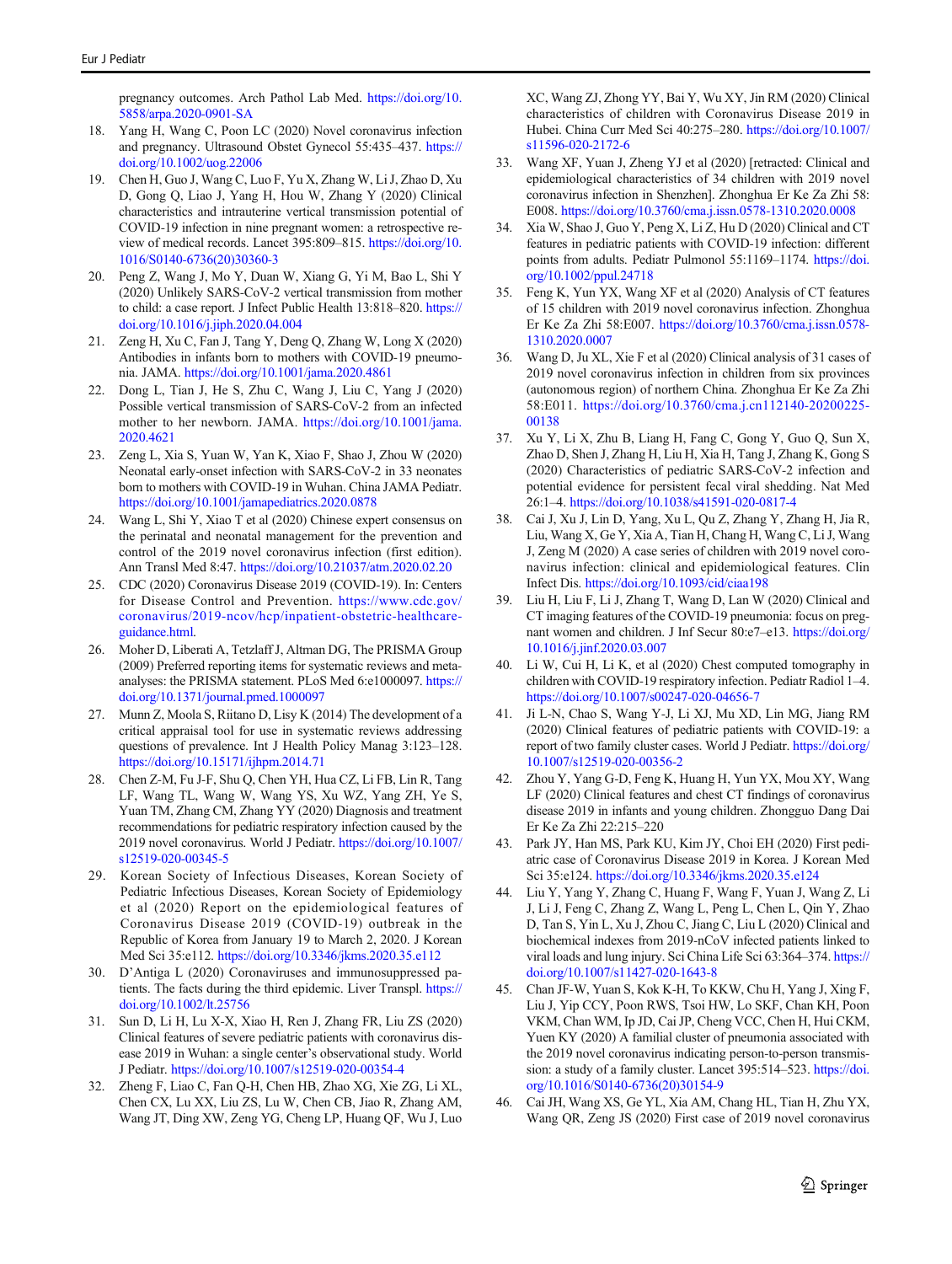<span id="page-15-0"></span>infection in children in Shanghai. Zhonghua Er Ke Za Zhi 58:86– 87. <https://doi.org/10.3760/cma.j.issn.0578-1310.2020.02.002>

- 47. Chen F, Liu ZS, Zhang FR, Xiong RH, Chen Y, Cheng XF, Wang WY, Ren J (2020) First case of severe childhood novel coronavirus pneumonia in China. Zhonghua Er Ke Za Zhi 58: 179–182. [https://doi.org/10.3760/cma.j.issn.0578-1310.2020.](https://doi.org/10.3760/cma.j.issn.0578-1310.2020.03.003) [03.003](https://doi.org/10.3760/cma.j.issn.0578-1310.2020.03.003)
- 48. Kam K, Yung CF, Cui L, et al A well infant with Coronavirus Disease 2019 with high viral load. Clin Infect Dis [https://doi.org/](https://doi.org/10.1093/cid/ciaa201) [10.1093/cid/ciaa201](https://doi.org/10.1093/cid/ciaa201)
- 49. Zhang G-X, Zhang A-M, Huang L, Cheng LY, Liu ZX, Peng XL, Wang HW (2020) Twin girls infected with SARS-CoV-2. Zhongguo Dang Dai Er Ke Za Zhi 22:221–225
- 50. Zhao R, Shen X, Yu K, Sheng (2020) [A case of children with 2019 novel Coronavirus infection]. Zhejiang Med J
- 51. Wei M, Yuan J, Liu Y, Fu T, Yu X, Zhang ZJ (2020) Novel Coronavirus infection in hospitalized infants under 1 year of age in China. JAMA. 323:1313. [https://doi.org/10.1001/jama.2020.](https://doi.org/10.1001/jama.2020.2131) [2131](https://doi.org/10.1001/jama.2020.2131)
- 52. Shen K-L, Yang Y-H (2020) Diagnosis and treatment of 2019 novel coronavirus infection in children: a pressing issue. World J Pediatr. <https://doi.org/10.1007/s12519-020-00344-6>
- 53. Lou XX, Shi CX, Zhou CC, Tian YS (2020) Three children who recovered from novel coronavirus 2019 pneumonia. J Paediatr Child Health 56:650–651. <https://doi.org/10.1111/jpc.14871>
- 54. Qian G, Yang N, Ma AHY, Wang L, Li G, Chen X, Chen X (2020) A COVID-19 transmission within a family cluster by presymptomatic infectors in China. Clin Infect Dis. [https://doi.org/10.](https://doi.org/10.1093/cid/ciaa316) [1093/cid/ciaa316](https://doi.org/10.1093/cid/ciaa316)
- 55. Su L, Ma X, Yu H, Zhang Z, Bian P, Han Y, Sun J, Liu Y, Yang C, Geng J, Zhang Z, Gai Z (2020) The different clinical characteristics of corona virus disease cases between children and their families in China—the character of children with COVID-19. Emerg Microbes Infect 9:707–713. [https://doi.org/10.1080/](https://doi.org/10.1080/22221751.2020.1744483) [22221751.2020.1744483](https://doi.org/10.1080/22221751.2020.1744483)
- 56. Tang A, Tong Z-D, Wang H-L, Dai YX, Li KF, Liu JN, Wu WJ, Yuan C, Yu ML, Li P, Yan JB (2020) Detection of novel Coronavirus by RT-PCR in stool specimen from asymptomatic child. China Emerging Infect Dis 26. [https://doi.org/10.3201/](https://doi.org/10.3201/eid2606.200301) [eid2606.200301](https://doi.org/10.3201/eid2606.200301)
- 57. Li Y, Guo F, Cao Y, Li LF, Guo YJ (2020) Insight into COVID-2019 for pediatricians. Pediatr Pulmonol 55:E1–E4. [https://doi.](https://doi.org/10.1002/ppul.24734) [org/10.1002/ppul.24734](https://doi.org/10.1002/ppul.24734)
- 58. Pan X, Chen D, Xia Y, Wu X, Li T, Ou X, Zhou L, Liu J (2020) Asymptomatic cases in a family cluster with SARS-CoV-2 infection. Lancet Infect Dis 20:410–411. [https://doi.org/10.1016/](https://doi.org/10.1016/S1473-3099(20)30114-6) [S1473-3099\(20\)30114-6](https://doi.org/10.1016/S1473-3099(20)30114-6)
- 59. Xing Y, Ni W, Wu Q, et al (2020) Prolonged presence of SARS-CoV-2 in feces of pediatric patients during the convalescent phase. medRxiv 2020.03.11.20033159. [https://doi.org/10.1101/2020.03.](https://doi.org/10.1101/2020.03.11.20033159) [11.20033159](https://doi.org/10.1101/2020.03.11.20033159)
- 60. Qiu H, Wu J, Hong L, Luo Y, Song Q, Chen D (2020) Clinical and epidemiological features of 36 children with coronavirus disease 2019 (COVID-19) in Zhejiang, China: an observational cohort study. Lancet Infect Dis. [https://doi.org/10.1016/S1473-3099\(20\)](https://doi.org/10.1016/S1473-3099(20)30198-5) [30198-5](https://doi.org/10.1016/S1473-3099(20)30198-5)
- 61. Zhang C, Gu J, Chen Q, Deng NA et al. (2020) Clinical Characteristics of 34 Children with Coronavirus Disease-2019 in the West of China: a Multiple-center Case Series. medRxiv
- 62. Chen C, Cao M, Peng L, et al (2020) Coronavirus Disease-19 among children outside Wuhan, China. Social Science Research Network, Rochester, NY
- 63. Wang S, Guo L, Chen L, Liu W, Cao Y, Zhang J, Feng L (2020) A case report of neonatal COVID-19 infection in China. Clin Infect Dis. <https://doi.org/10.1093/cid/ciaa225>
- 64. Cui Y, Tian M, Huang D, Wang X, Huang Y, Fan L, Wang L, Chen Y, Liu W, Zhang K, Wu Y, Yang Z, Tao J, Feng J, Liu K, Ye X, Wang R, Zhang X, Zha Y (2020) A 55-day-old female infant infected with COVID 19: presenting with pneumonia, liver injury, and heart damage. J Infect Dis 221:1775–1781. [https://doi.](https://doi.org/10.1093/infdis/jiaa113) [org/10.1093/infdis/jiaa113](https://doi.org/10.1093/infdis/jiaa113)
- 65. Zhu H, Wang L, Fang C, Peng S, Zhang L, Chang G, Xia S, Zhou W (2020) Clinical analysis of 10 neonates born to mothers with 2019-nCoV pneumonia. Transl Pediatr 9:51–60. [https://doi.org/](https://doi.org/10.21037/tp.2020.02.06) [10.21037/tp.2020.02.06](https://doi.org/10.21037/tp.2020.02.06)
- 66. Lu Q, Shi Y (2020) Coronavirus disease (COVID-19) and neonate: what neonatologist need to know. J Med Virol 92:564–567. <https://doi.org/10.1002/jmv.25740>
- 67. Zhang YH, Lin DJ, Xiao MF et al (2020) 2019 novel coronavirus infection in a three-month-old baby. Zhonghua Er Ke Za Zhi 58: 182–184. [https://doi.org/10.3760/cma.j.issn.0578-1310.2020.03.](https://doi.org/10.3760/cma.j.issn.0578-1310.2020.03.004) [004](https://doi.org/10.3760/cma.j.issn.0578-1310.2020.03.004)
- 68. Zeng LK, Tao XW, Yuan WH et al (2020) First case of neonate infected with novel coronavirus pneumonia in China. Zhonghua Er Ke Za Zhi 58:E009. [https://doi.org/10.3760/cma.j.issn.0578-](https://doi.org/10.3760/cma.j.issn.0578-1310.2020.0009) [1310.2020.0009](https://doi.org/10.3760/cma.j.issn.0578-1310.2020.0009)
- 69. Le HT, Nguyen LV, Tran DM et al (2020) The first infant case of COVID-19 acquired from a secondary transmission in Vietnam. Lancet Child Adolesc Health 4:405–406. [https://doi.org/10.1016/](https://doi.org/10.1016/S2352-4642(20)30091-2) [S2352-4642\(20\)30091-2](https://doi.org/10.1016/S2352-4642(20)30091-2)
- 70. Wang J, Wang D, Chen G-C, Tao XW, Zeng LK (2020) SARS-CoV-2 infection with gastrointestinal symptoms as the first manifestation in a neonate. Zhongguo Dang Dai Er Ke Za Zhi 22:211– 214
- 71. Shen Q, Guo W, Guo T, Li J, He W, Ni S, Ouyang X, Liu J, Xie Y, Tan X, Zhou Z, Peng H (2020) Novel coronavirus infection in children outside of Wuhan. China Pediatr Pulmonol 55:1424– 1429. <https://doi.org/10.1002/ppul.24762>
- 72. Han Y-N, Feng Z-W, Sun L-N, Ren XX, Wang H, Xue YM, Wang Y, Fang Y (2020) A comparative-descriptive analysis of clinical characteristics in 2019-Coronavirus-infected children and adults. J Med Virol. <https://doi.org/10.1002/jmv.25835>
- 73. Kamali Aghdam M, Jafari N, Eftekhari K (2020) Novel coronavirus in a 15-day-old neonate with clinical signs of sepsis, a case report. Infect Dis (Lond) 52:1–3. [https://doi.org/10.1080/](https://doi.org/10.1080/23744235.2020.1747634) [23744235.2020.1747634](https://doi.org/10.1080/23744235.2020.1747634)
- 74. Canarutto D, Priolo A, Russo G, Pitea M, Vigone MC, Barera G (2020) COVID-19 infection in a paucisymptomatic infant: raising the index of suspicion in epidemic settings. Pediatr Pulmonol 55: E4–E5. <https://doi.org/10.1002/ppul.24754>
- 75. Li H, Chen K, Liu M, Xu H, Xu Q (2020) The profile of peripheral blood lymphocyte subsets and serum cytokines in children with 2019 novel coronavirus pneumonia. J Inf Secur. [https://doi.org/10.](https://doi.org/10.1016/j.jinf.2020.04.001) [1016/j.jinf.2020.04.001](https://doi.org/10.1016/j.jinf.2020.04.001)
- 76. CDC COVID-19 Response Team (2020) Coronavirus Disease 2019 in children—United States, February 12–April 2, 2020. MMWR Morb Mortal Wkly Rep 69:422–426. [https://doi.org/10.](https://doi.org/10.15585/mmwr.mm6914e4) [15585/mmwr.mm6914e4](https://doi.org/10.15585/mmwr.mm6914e4)
- 77. Parri N, Lenge M, Buonsenso D, Coronavirus Infection in Pediatric Emergency Departments (CONFIDENCE) Research Group (2020) Children with Covid-19 in pediatric emergency departments in Italy. N Engl J Med. [https://doi.org/10.1056/](https://doi.org/10.1056/NEJMc2007617) [NEJMc2007617](https://doi.org/10.1056/NEJMc2007617)
- 78. Tagarro A, Epalza C, Santos M, Sanz-Santaeufemia FJ, Otheo E, Moraleda C, Calvo C (2020) Screening and severity of Coronavirus Disease 2019 (COVID-19) in children in Madrid,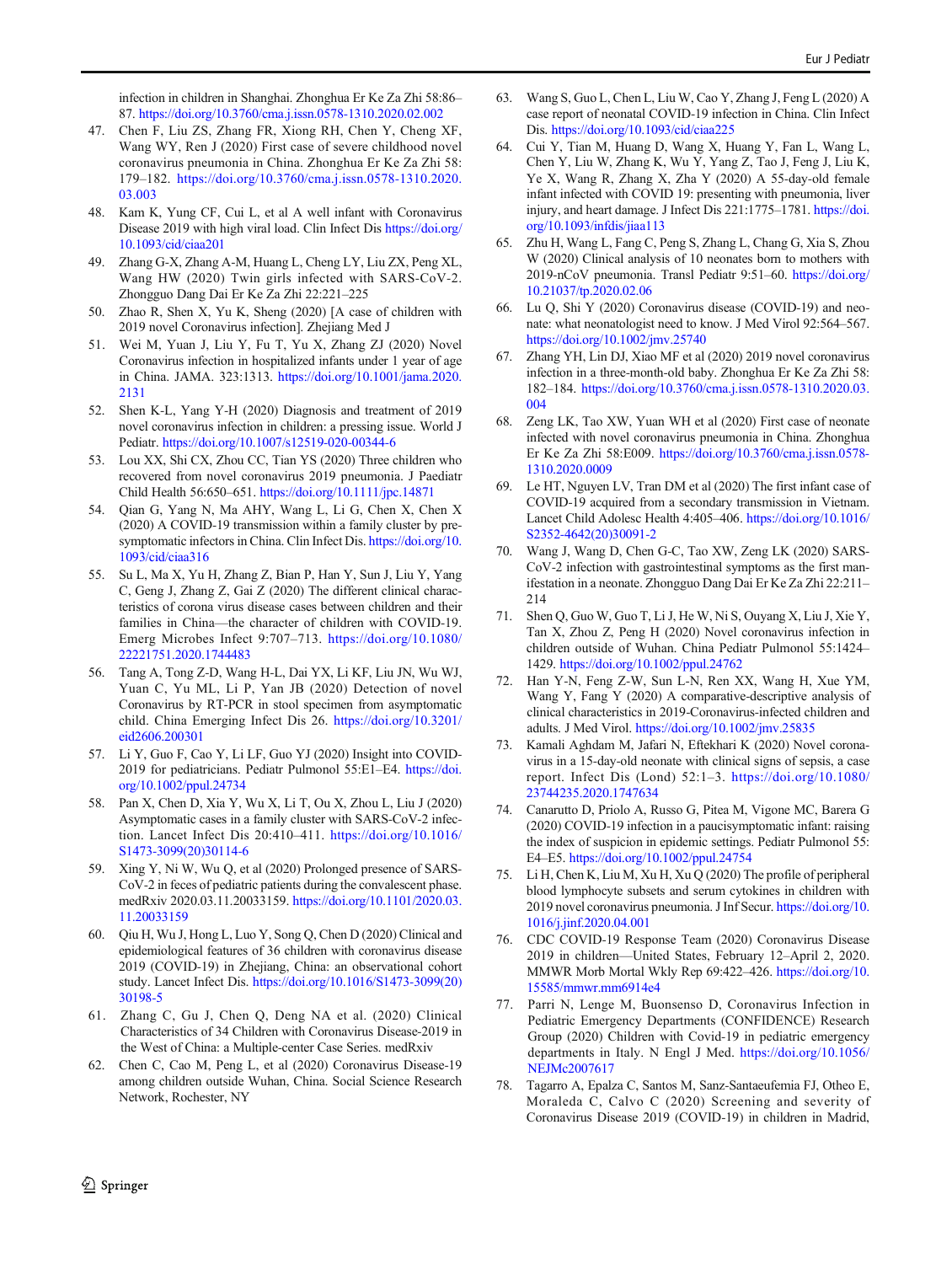<span id="page-16-0"></span>Spain. JAMA Pediatr. [https://doi.org/10.1001/jamapediatrics.](https://doi.org/10.1001/jamapediatrics.2020.1346) [2020.1346](https://doi.org/10.1001/jamapediatrics.2020.1346)

- 79. See KC, Liew SM, Ng DCE, Chew EL, Khoo EM, Sam CH, Sheena D, Zahilah Filzah Z, Chin SY, Lee PY, Tan LP, Farah Najwa Z, Sabrina S, Them WW, Saipriya T, Muhammad Zamakhshari ZA, Cheah WK, Peariasamy K, Goh PP, Ibrahim H (2020) COVID-19: four paediatric cases in Malaysia. Int J Infect Dis 94:125–127. <https://doi.org/10.1016/j.ijid.2020.03.049>
- 80. Tan Y-P, Tan B-Y, Pan J, Wu J, Zeng SZ, Wei HY (2020) Epidemiologic and clinical characteristics of 10 children with coronavirus disease 2019 in Changsha, China. J Clin Virol 127: 104353. <https://doi.org/10.1016/j.jcv.2020.104353>
- 81. Du W, Yu J, Wang H et al (2020) Clinical characteristics of COVID-19 in children compared with adults in Shandong Province, China. Infection. [https://doi.org/10.1007/s15010-020-](https://doi.org/10.1007/s15010-020-01427-2) [01427-2](https://doi.org/10.1007/s15010-020-01427-2)
- 82. Buonsenso D, Costa S, Sanguinetti M, Cattani P, Posteraro B, Marchetti S, Carducci B, Lanzone A, Tamburrini E, Vento G, Valentini P (2020) Neonatal late onset infection with severe acute respiratory syndrome Coronavirus 2. Am J Perinatol. [https://doi.](https://doi.org/10.1055/s-0040-1710541) [org/10.1055/s-0040-1710541](https://doi.org/10.1055/s-0040-1710541)
- 83. Han MS, Seong M-W, Heo EY, Park JH, Kim N, Shin S, Cho SI, Park SS, Choi EH (2020) Sequential analysis of viral load in a neonate and her mother infected with SARS-CoV-2. Clin Infect Dis. <https://doi.org/10.1093/cid/ciaa447>
- 84. Zhu L, Wang J, Huang R, Liu L, Zhao H, Wu C, Zhu C (2020) Clinical characteristics of a case series of children with coronavirus disease 2019. Pediatr Pulmonol 55:1430–1432. [https://doi.org/](https://doi.org/10.1002/ppul.24767) [10.1002/ppul.24767](https://doi.org/10.1002/ppul.24767)
- 85. Henry BM, Lippi G, Plebani M (2020) Laboratory abnormalities in children with novel coronavirus disease 2019. Clin Chem Lab Med 0. <https://doi.org/10.1515/cclm-2020-0272>
- 86. Ludvigsson JF (2020) Systematic review of COVID-19 in children shows milder cases and a better prognosis than adults. Acta Paediatr 109:1088–1095. <https://doi.org/10.1111/apa.15270>
- 87. Castagnoli R, Votto M, Licari A, Brambilla I, Bruno R, Perlini S, Rovida F, Baldanti F, Marseglia GL (2020) Severe acute respiratory syndrome Coronavirus 2 (SARS-CoV-2) infection in children and adolescents: a systematic review. JAMA Pediatr. [https://doi.](https://doi.org/10.1001/jamapediatrics.2020.1467) [org/10.1001/jamapediatrics.2020.1467](https://doi.org/10.1001/jamapediatrics.2020.1467)
- 88. Guan W-J, Liang W-H, Zhao Y, Liang HR, Chen ZS, Li YM, Liu XQ, Chen RC, Tang CL, Wang T, Ou CQ, Li L, Chen PY, Sang L, Wang W, Li JF, Li CC, Ou LM, Cheng B, Xiong S, Ni ZY, Xiang J, Hu Y, Liu L, Shan H, Lei CL, Peng YX, Wei L, Liu Y, Hu YH, Peng P, Wang JM, Liu JY, Chen Z, Li G, Zheng ZJ, Qiu SQ, Luo J, Ye CJ, Zhu SY, Cheng LL, Ye F, Li SY, Zheng JP, Zhang NF, Zhong NS, He JX (2020) Comorbidity and its impact on 1590 patients with Covid-19 in China: a nationwide analysis. Eur Respir J:2000547. [https://doi.org/10.1183/13993003.00547-](https://doi.org/10.1183/13993003.00547-2020) [2020](https://doi.org/10.1183/13993003.00547-2020)
- 89. Wang Y, Wang Y, Chen Y, Qin Q (2020) Unique epidemiological and clinical features of the emerging 2019 novel coronavirus pneumonia (COVID-19) implicate special control measures. J Med Virol 92:568–576. <https://doi.org/10.1002/jmv.25748>
- 90. Muus C, Luecken MD, Eraslan G, et al (2020) Integrated analyses of single-cell atlases reveal age, gender, and smoking status associations with cell type-specific expression of mediators of SARS-CoV-2 viral entry and highlights inflammatory programs in putative target cells. bioRxiv 2020.04.19.049254. [https://doi.org/10.](https://doi.org/10.1101/2020.04.19.049254) [1101/2020.04.19.049254](https://doi.org/10.1101/2020.04.19.049254)
- 91. Guan W-J, Ni Z-Y, Hu Y, Liang WH, Ou CQ, He JX, Liu L, Shan H, Lei CL, Hui DSC, du B, Li LJ, Zeng G, Yuen KY, Chen RC, Tang CL, Wang T, Chen PY, Xiang J, Li SY, Wang JL, Liang ZJ, Peng YX, Wei L, Liu Y, Hu YH, Peng P, Wang JM, Liu JY, Chen

Z, Li G, Zheng ZJ, Qiu SQ, Luo J, Ye CJ, Zhu SY, Zhong NS, China Medical Treatment Expert Group for Covid-19 (2020) Clinical characteristics of Coronavirus Disease 2019 in China. N Engl J Med 382:1708–1720. [https://doi.org/10.1056/](https://doi.org/10.1056/NEJMoa2002032) [NEJMoa2002032](https://doi.org/10.1056/NEJMoa2002032)

- 92. Jones TC, Mühlemann B, Veith T, et al An analysis of SARS-CoV-2 viral load by patient age. 19
- 93. Song R, Han B, Song M, Wang L, Conlon CP, Dong T, Tian D, Zhang W, Chen Z, Zhang F, Shi M, Li X (2020) Clinical and epidemiological features of COVID-19 family clusters in Beijing. China J Infect. <https://doi.org/10.1016/j.jinf.2020.04.018>
- 94. Zimmermann P, Curtis N (2020) Coronavirus infections in children including COVID-19: an overview of the epidemiology, clinical features, diagnosis. Treatment and Prevention Options in Children The Pediatric Infectious Disease Journal 1:355–368. <https://doi.org/10.1097/INF.0000000000002660>
- 95. Gu J, Han B, Wang J (2020) COVID-19: gastrointestinal manifestations and potential fecal–oral transmission. Gastroenterology. 158:1518–1519. <https://doi.org/10.1053/j.gastro.2020.02.054>
- 96. Leung WK, To K-F, Chan PKS et al (2003) Enteric involvement of severe acute respiratory syndrome-associated coronavirus infection. Gastroenterology 125:1011–1017. [https://doi.org/10.](https://doi.org/10.1016/s0016-5085(03)01215-0) [1016/s0016-5085\(03\)01215-0](https://doi.org/10.1016/s0016-5085(03)01215-0)
- 97. Karimi-Zarchi M, Neamatzadeh H, Dastgheib SA, et al (2020) Vertical transmission of Coronavirus Disease 19 (COVID-19) from infected pregnant mothers to neonates: a review. Fetal Pediatr Pathol 1–5. [https://doi.org/10.1080/15513815.2020.](https://doi.org/10.1080/15513815.2020.1747120) [1747120](https://doi.org/10.1080/15513815.2020.1747120)
- 98. Maternal and neonatal outcomes of pregnant women with COVID-19 pneumonia: a case–control study | medRxiv. [https://](https://doi.org/10.1101/2020.03.10.20033605v1) [doi.org/10.1101/2020.03.10.20033605v1.](https://doi.org/10.1101/2020.03.10.20033605v1) Accessed 2 Apr 2020
- 99. Yang X, Yu Y, Xu J, Shu H, Xia J', Liu H, Wu Y, Zhang L, Yu Z, Fang M, Yu T, Wang Y, Pan S, Zou X, Yuan S, Shang Y (2020) Clinical course and outcomes of critically ill patients with SARS-CoV-2 pneumonia in Wuhan, China: a single-centered, retrospective, observational study. Lancet Respir Med 8:475–481. [https://](https://doi.org/10.1016/S2213-2600(20)30079-5) [doi.org/10.1016/S2213-2600\(20\)30079-5](https://doi.org/10.1016/S2213-2600(20)30079-5)
- 100. Lippi G, Plebani M (2020) Procalcitonin in patients with severe coronavirus disease 2019 (COVID-19): a meta-analysis. Clin Chim Acta 505:190–191. <https://doi.org/10.1016/j.cca.2020.03.004>
- 101. Sellers SA, Hagan RS, Hayden FG, Fischer WA (2017) The hidden burden of influenza: a review of the extra-pulmonary complications of influenza infection. Influenza Other Respir Viruses 11: 372–393. <https://doi.org/10.1111/irv.12470>
- 102. Zhang G, Zhang J, Wang B, Zhu X, Wang Q, Qiu S (2020) Analysis of clinical characteristics and laboratory findings of 95 cases of 2019 novel coronavirus pneumonia in Wuhan, China: a retrospective analysis. Respir Res 21:74. [https://doi.org/10.1186/](https://doi.org/10.1186/s12931-020-01338-8) [s12931-020-01338-8](https://doi.org/10.1186/s12931-020-01338-8)
- 103. Chai X, Hu L, Zhang Y, et al (2020) Specific ACE2 expression in cholangiocytes may cause liver damage after 2019-nCoV infection. bioRxiv 2020.02.03.931766. [https://doi.org/10.1101/2020.](https://doi.org/10.1101/2020.02.03.931766) [02.03.931766](https://doi.org/10.1101/2020.02.03.931766)
- 104. Silverstein WK, Stroud L, Cleghorn GE, Leis JA (2020) First imported case of 2019 novel coronavirus in Canada, presenting as mild pneumonia. Lancet 395:734. [https://doi.org/10.1016/](https://doi.org/10.1016/S0140-6736(20)30370-6) [S0140-6736\(20\)30370-6](https://doi.org/10.1016/S0140-6736(20)30370-6)
- 105. Fang Y, Zhang H, Xie J, Lin M, Ying L, Pang P, Ji W (2020) Sensitivity of chest CT for COVID-19: comparison to RT-PCR. Radiology 200432:200432. [https://doi.org/10.1148/radiol.](https://doi.org/10.1148/radiol.2020200432) [2020200432](https://doi.org/10.1148/radiol.2020200432)
- 106. Buonsenso D, Piano A, Raffaelli F, et al Point-of-care lung ultrasound findings in novel coronavirus disease-19 pnemoniae: a case report and potential applications during COVID-19 outbreak. 5